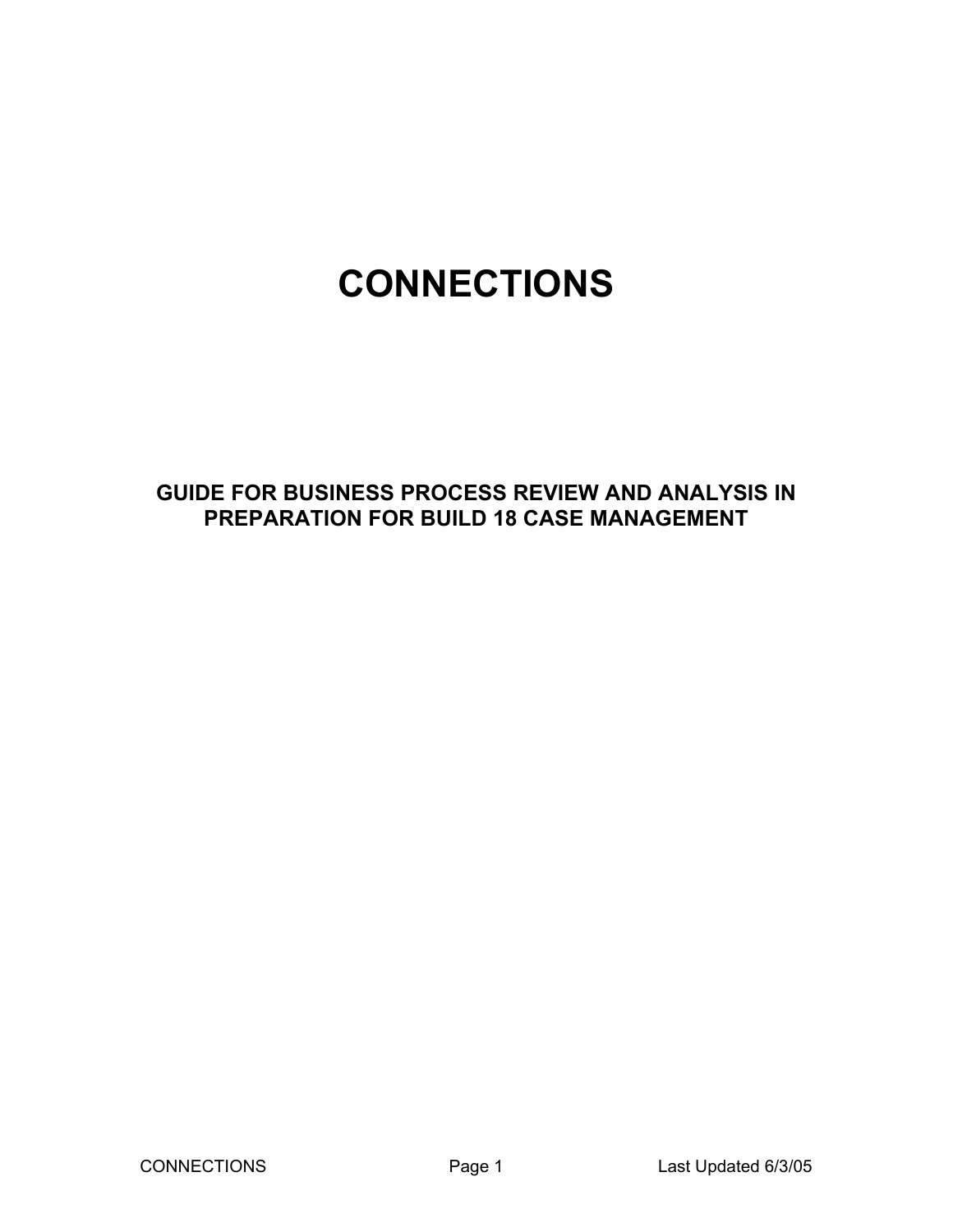| Case Opening Process (Until CONNECTIONS Financial Management - Build 19 - is |      |
|------------------------------------------------------------------------------|------|
|                                                                              | 19   |
|                                                                              | 19   |
| Making Assignments and transferring case assignments in the open case        | . 22 |
|                                                                              | 22   |
|                                                                              |      |
|                                                                              | 25   |
|                                                                              | .28  |
|                                                                              | 28   |
|                                                                              | 31   |
|                                                                              |      |
| APPENDIX A                                                                   | 33   |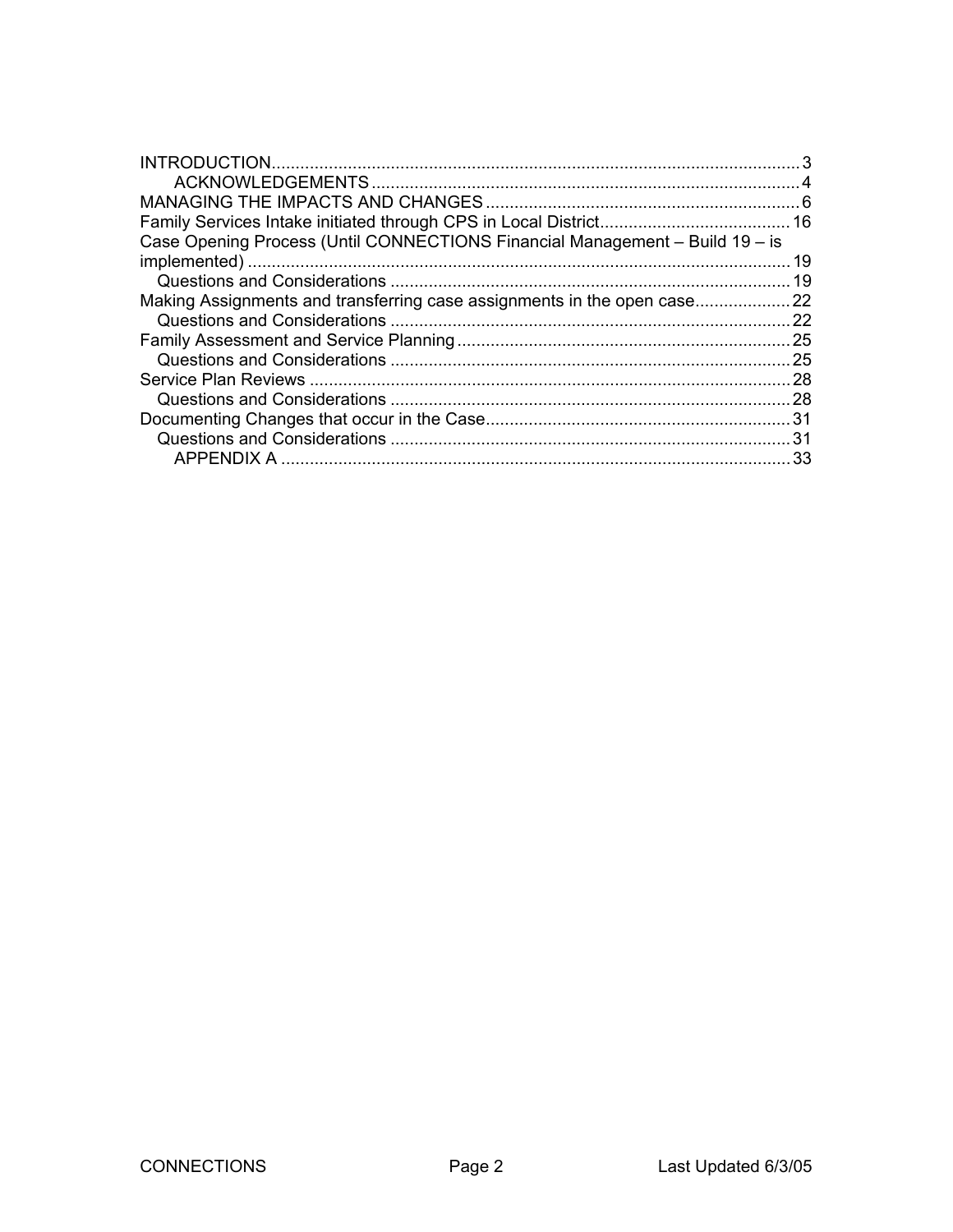# <span id="page-2-0"></span>**INTRODUCTION**

As part of the larger CONNECTIONS Project of OCFS, the Implementation Management Bureau is responsible for preparing district, agency, regional, and state staff for the implementation of a comprehensive automated information system for social services. This includes change management, training, on-site support, and communication to stakeholders and end users. A wide range of tools will be used by the project staff to orient users to the system; build the capacity of user agencies; and assist users in proactively preparing for the changes that an automated system can make. One of those tools is Business Process Reengineering (BPR). This is a method that includes the critical analysis of existing business processes and the redesign of these processes in an effort to streamline and improve the day-to-day operations of child welfare districts and agencies using the new automated system of case management.

The outcomes and benefits expected from analyzing and redesigning business processes that will directly use CONNECTIONS or be impacted by the use of CONNECTIONS changes in policy or by the use of CONNECTIONS will be that:

- Districts/ agencies will be able to critically examine how work is currently being conducted or processed in their own organization and assess ways to reduce redundancy with system functionality, identify and eliminate processes and procedures that CONNECTIONS will render unnecessary, and improve efficiency.
- Staff will become exposed to the ways in which CONNECTIONS can support the work of their organization and be a useful tool for casework decision making, documentation and case management.
- Districts/ agencies who share responsibilities for provision of services will be able to cooperatively develop redesigned work processes that will be the most efficient and effective for all involved.
- Processes across district and agency organizations will become more standardized, and the number of methods by which each district and agency must operate will be reduced.

This guide has been prepared to give district and agency staff assistance in preparing to implement the CONNECTIONS Case Management application. As a result of the changes that an automated system of case documentation brings, it is recommended that all districts and agencies make the review and analysis of current and proposed business processes a part of the implementation preparation activities.

The methods and tools presented in this guide can be used individually by each district and agency to assess and redesign internal work processes as well as to refine crossagency work processes. The overall set of tools, which are covered in Appendix B, can be used by the CONNECTIONS Implementation staff at Regional Implementation Support Team (RIST) meetings, and at other planned meetings with your staff.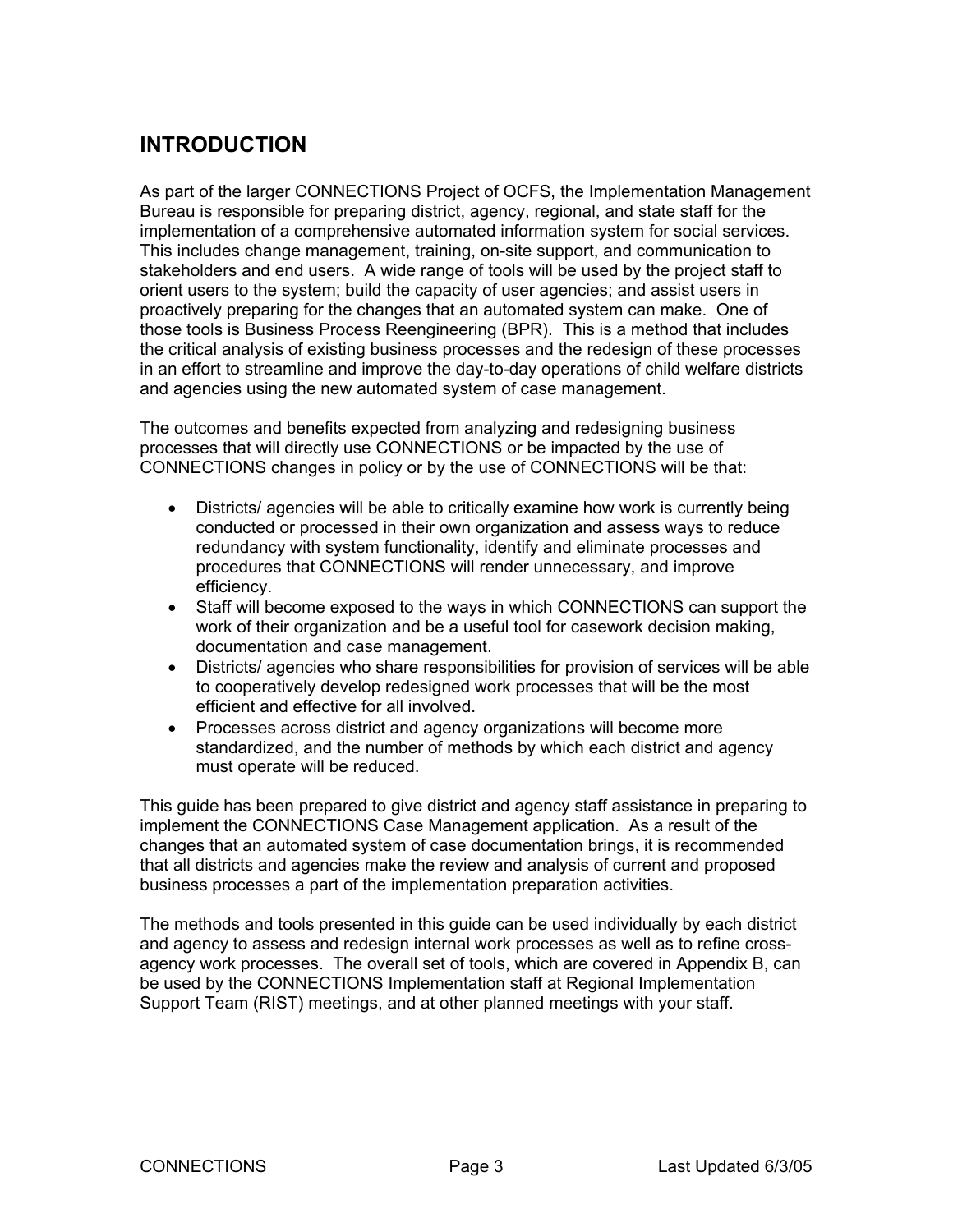# **ACKNOWLEDGEMENTS**

<span id="page-3-0"></span>**Special thanks go to the three Local Departments of Social Services and three Voluntary Agencies that participated in piloting our work on Business Process Reengineering. They devoted substantial staff time to participate in user groups to examine and document current work processes in their locations; to study the new functionality of CONNECTIONS Build 18; to discuss how the automation will affect their current work processes; and to meet jointly with the district or agency in their locale to begin cooperatively developing the model processes you will see documented in this guide. We could not have done this without their assistance.** 

**CONNECTIONS Implementation thanks:** 

**Schenectady County Department of Social Services Laura Velez, Director of Services Jean Nicholas, Implementation Coordinator** 

**Dutchess County Department of Social Services Debra Bonnerwith, Director of Services Christina Perkins, Implementation Coordinator** 

**Nassau County Department of Social Services Joe Malewicz, Director of Services Karen Garber, Liz Jauck, Jill DiGiovanni, Implementation Coordinators** 

**Northeast Parent and Child Society Schenectady, NY James Johans, Executive Director Joe Gallagher, Director of Quality Assurance, Implementation Coordinator** 

**Children's Home of Poughkeepsie Poughkeepsie, NY Walter J. Joseph, Executive Director Tom Mitchell, Director of Social Services** 

**St. Christopher-Ottilie Services for Children and Families Glen Cove, NY Robert McMahon, Executive Director Tom Castelnuovo, Project Manager Bahiya Wright, System Support Coordinator**

**Our thanks also go to the CONNECTIONS regional implementation staff and the program staff at Albany Regional Office and Yonkers Regional Office for their participation in the group meetings.**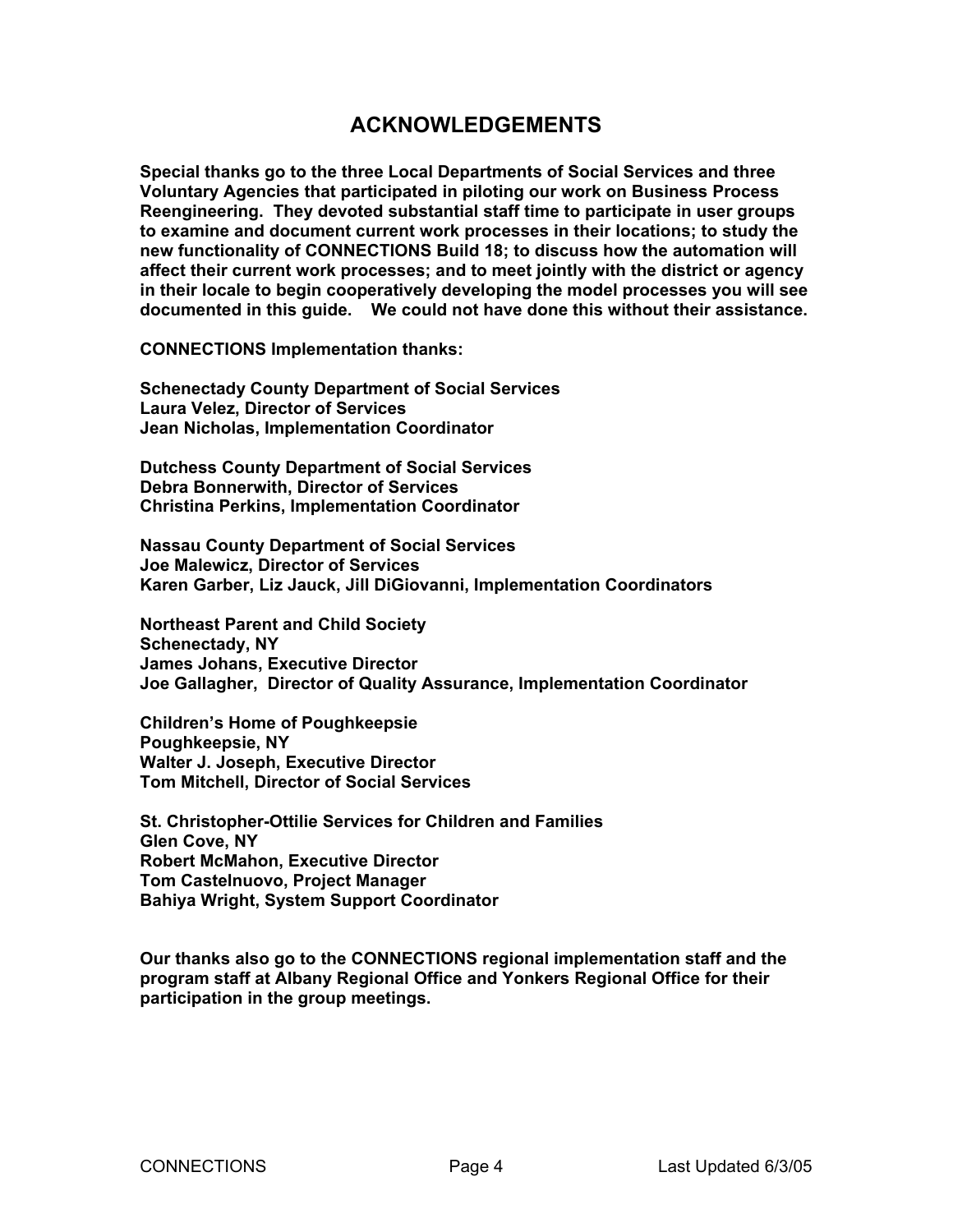# **MAJOR PROCESSES IMPACTED BY CONNECTIONS CASE MANAGEMENT IMPLEMENTATION**

- 1. Intake Processes to open Services case and provide services.
	- A. Family Services Intake initiated by an Agency (non-CPS).
	- B. Family Services Intake initiated by a Local DSS (non-CPS).
	- C. Family Services Intake initiated through CPS in a local district
- 2. Case Opening Processes- to move the case from Intake into open service delivery and case planning.
	- A. Beginning activities to begin the Family Services Casework.
	- B. Opening the case in WMS.
	- C. Assignment of workers to a case.
- 3. Family Assessment and Service Planning (FASP)- conducting, coordinating and communicating about work in the ongoing case.
	- A. Completing the FASP (formerly known as UCR).
	- B. Conducting the Service Plan Review.
	- C. Processing Status Changes that occur in the case.

In the sections that follow, samples of the major processes listed above will be shown using workflow diagrams along with a 'Questions and Considerations' page for each diagram to guide districts and agencies in considering how work will be done in a CONNECTIONS environment. This list is not intended to be an exhaustive list of all processes and work done in CONNECTIONS, but focuses on the major processes that will have the most impact during Build 18. The 'Questions and Considerations' pages will assist planning groups to understand 1) WHAT process is to be done; 2) WHEN it should be done; 3) WHO should complete the process or steps in the process; and 4) HOW it gets done.

\*Appendix A gives an explanation or description of the workflow objects used in the diagrams to aid the reader in following the diagrams.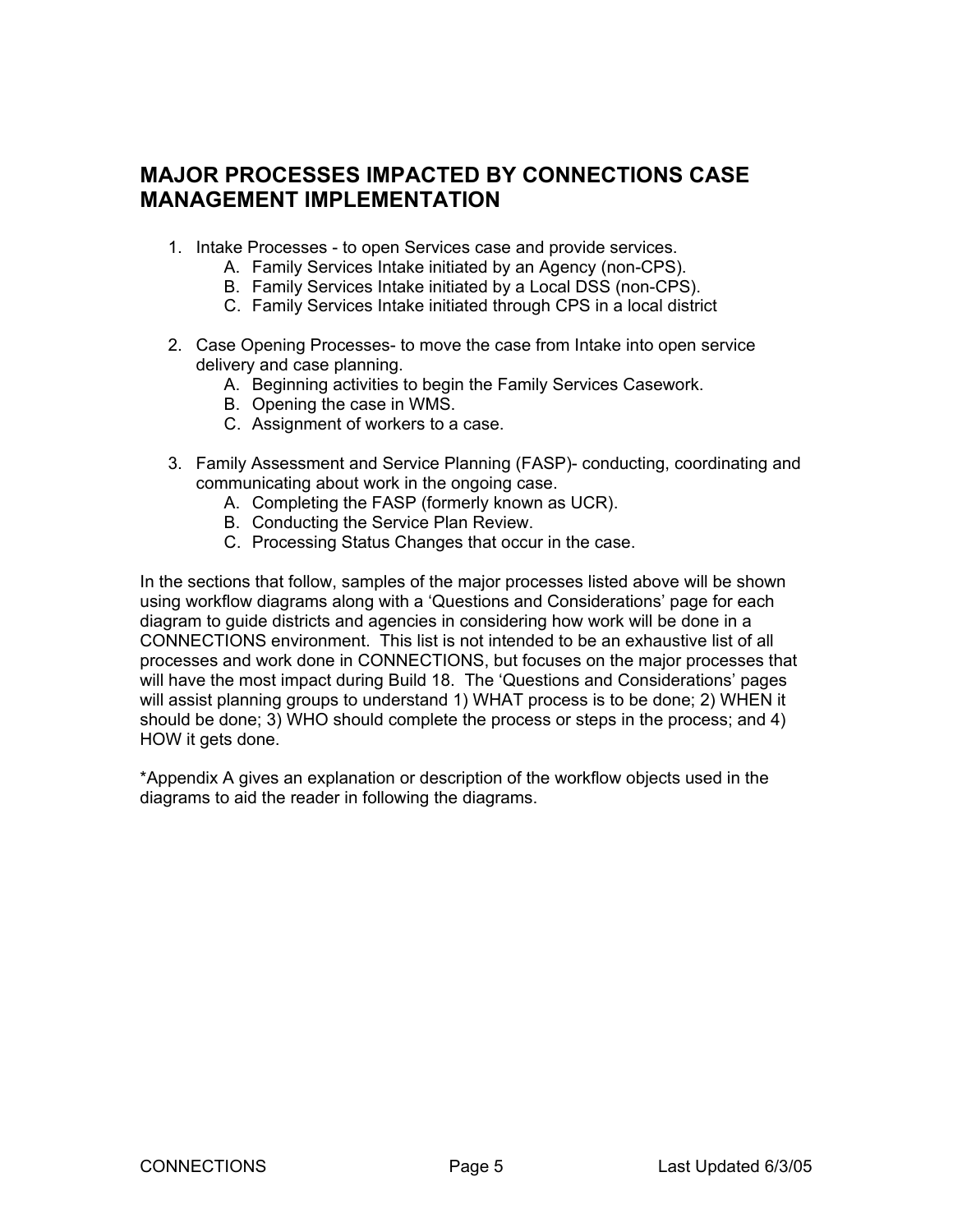# <span id="page-5-0"></span>**MANAGING THE IMPACTS AND CHANGES**

The continued implementation of CONNECTIONS will have an impact on workers, supervisors, and managers in all districts and agencies. The degree to which you actively prepare for and manage the changes and impacts will determine the degree to which your staff feels prepared and empowered to deal with the impacts, or the degree to which they feel unable to cope and/or unable to conduct the business of your office.

The CONNECTIONS Implementation Team has prepared and disseminated a series of "Impact Analyses" that detail the areas of impact and the scope of Case Management in CONNECTIONS from a systems, policy and case practice perspective. They also disseminated a self-assessment for your use so that you can gauge your readiness to manage and implement the changes. This Guide presents you with a "how to" process for redesigning the business processes that you identified as impacted by the implementation of Case Management in CONNECTIONS. The Guide is intended to be used with the impact analyses, the comparison of the current UCR to the CONNECTIONS Family Assessment and Service Plan (FASP), the FASP rules, and the use of either screen prints or the CONNECTIONS Build 18 Prototype.

How do we manage the impacts and changes? The following seven concepts will help you to manage the change in your organization.

# **1) Understand the size and scope of the impact**.

Although CONNECTIONS provides a different way of documenting the same work that is being done now, it will change the way work gets done; when tasks are performed; what certain things are named; and the way documents are produced. Pay attention when staff describe concern and anxiety over the changes. Address their concerns through your planning efforts. Emphasize the positive changes that automation will bring.

# **2) Develop a plan and strategy early.**

Forming an implementation team in your district or agency is a first step in planning. By using the recommended ten (10) month preparation schedule and the tools that are available, your organization can develop a strategy that will manage the change. Core competencies of staff need to be addressed in planning. These include keyboarding and mouse skills, information management skills, work management skills, conceptual knowledge skills of policy and practice, and self-management skills.

# **3) Coordinate a cooperative effort among OCFS, OFT, CONNECTIONS,**

**Regional office, Local DSS, Voluntary (Contract) Agencies and the Courts.**  Implementation of an integrated system that contains documentation of all cases requires that all parties be involved in making decisions, planning, carrying out implementation, making it work, and measuring success. We must think about who is affected and how we can involve them. By cooperatively developing new work processes, efficiencies can be incorporated and processes can become more standardized. The end result should be better service delivery to children and families in New York State.

# **4) Involve all levels of staff.**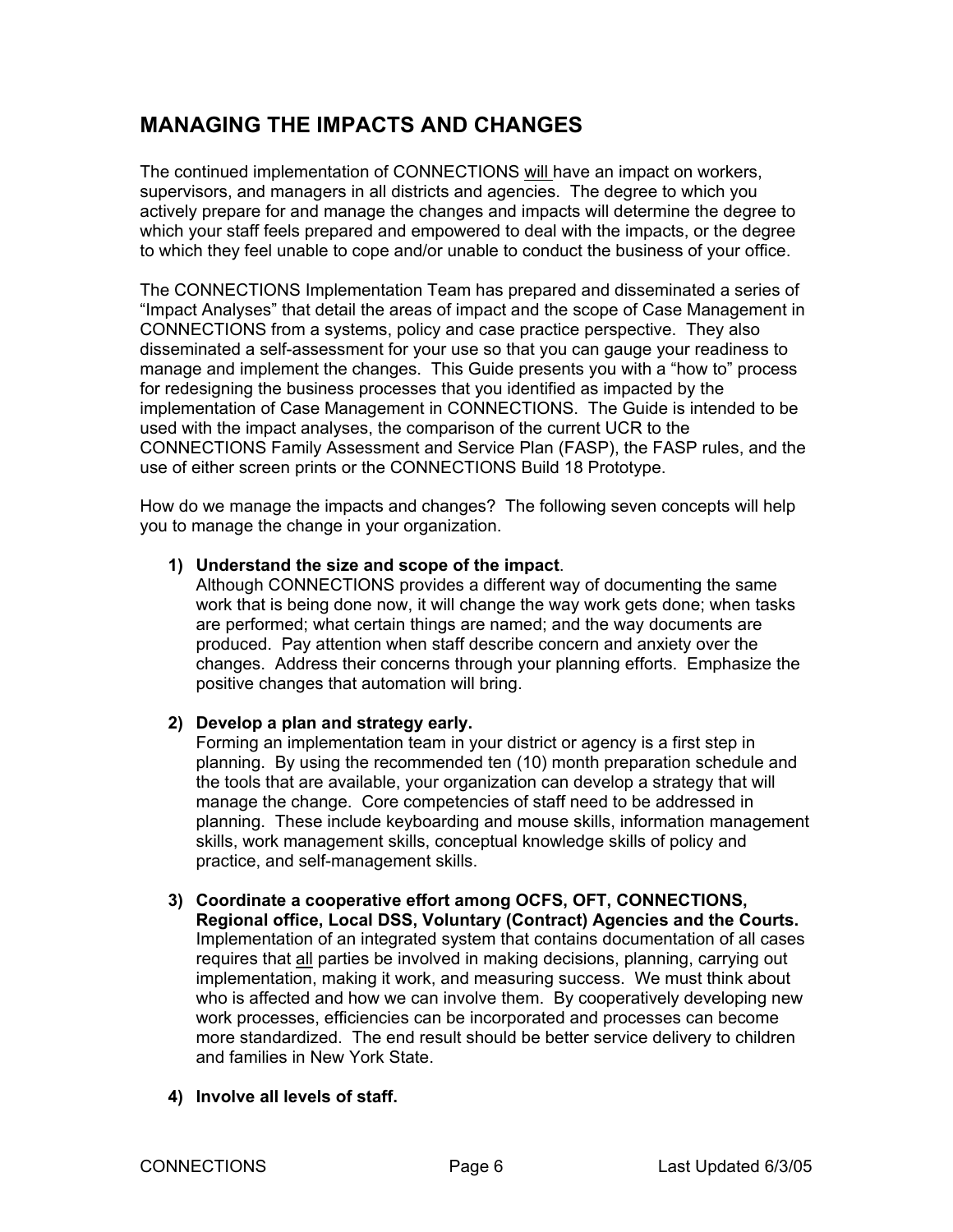Implementation groups and regional planning groups need to involve all levels of staff, not just managers. Because line workers will be entering the majority of information into CONNECTIONS, they should have input into change planning. Identify Change Leaders in your organization who understand the positive effects that CONNECTIONS can provide.

**5) Manage the flow of information by communicating change, status, and decisions.** 

Change is unsettling. Information is powerful and needs to be shared regarding why changes are happening and the direction of those changes. Communication from the CONNECTIONS staff and OCFS should be shared with all staff to enable them to be prepared. Information sharing is a two way street. Districts and Agencies also need to provide information about the needs and other information regarding equipment and training to the CONNECTIONS and OCFS staff.

**6) Identify the impacts on daily workflow; learn new ways, let go of old processes.** 

There should be critical examination of how work gets done now. Then using the methods and tools that are contained in this guide, your organization can prepare to redesign work processes incorporating CONNECTIONS into daily work. CONNECTIONS presents an opportunity to promote best practices, to document measured outcomes based on national standards, to share information and do joint planning to improve services, and to standardize business relationships between districts and agencies.

# **7) Identify the impact on policy and local practice.**

Some of the elements in the CONNECTIONS system are included because of federal regulations and requirements for reporting to the federal government as outlined in the SACWIS and AFCARS requirements. Some of the system design has been based on new state policy changes such as the risk assessment and safety assessment. There will be other impacts that will require new local policies and procedures related to how and when certain actions are completed. The whole idea of the movement to an electronic case record will change how documents are produced, how records are perceived by the courts, and what the rules are about how information on cases are stored, maintained, and shared.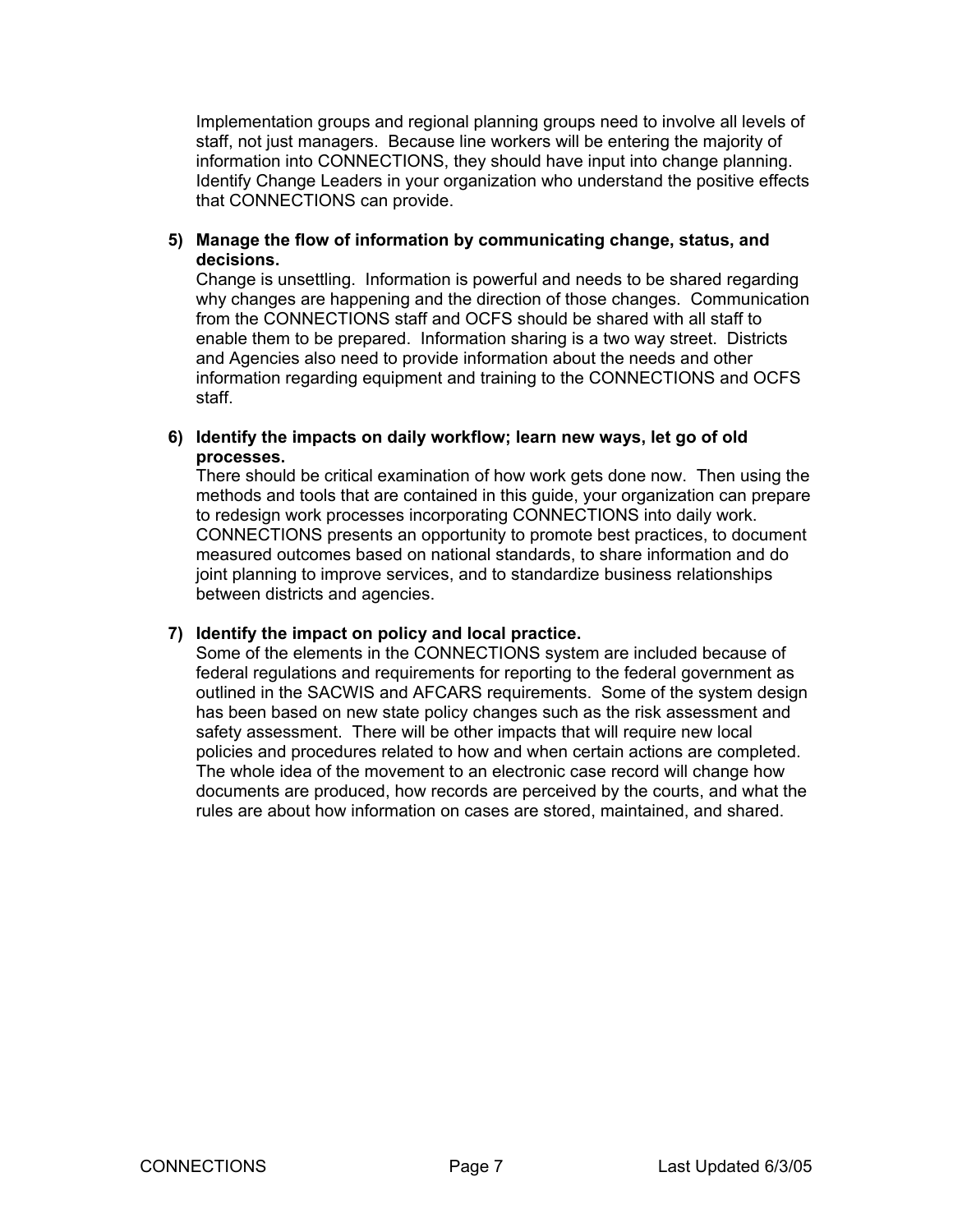# **RECOMMENDED PLANNING STEPS TO INCORPORATE BUSINESS PROCESS REENGINEERING INTO IMPLEMENTATION PLANNING FOR CONNECTIONS CASE MANAGEMENT**

- 1. An implementation team of line, supervisory, management and systems staff should be established in the district and agency that will take responsibility for learning about CONNECTIONS and using the information to do local planning.
- 2. The team should review the impacts of Build 18 using the Impact Analysis documents, the Self Assessment/Action Plan documents, Prototype demonstrations, screen shots, as well as other documents explaining the new functionality.
- 3. Using the model business processes included in this guide, the team (or workgroups within the team) should review how specific work processes are being done now (before implementation of CONNECTIONS Build 18) and compare that to the model processes. This step should begin six (6) to eight (8) months before 'Day One' Implementation.
- 4. The team should then use the Questions and Considerations pages that accompany each model process to make decisions and set local protocols. Work groups should begin to identify the processes that will out of necessity change because of the system design, or steps in processes that could be modified or reorganized to make casework more efficient and effective. The groups should also identify the limitations and barriers to change and make recommendations to address them.
- 5. Decisions that are made and new procedures developed should be documented in writing and shared with all staff that will be impacted.
- 6. At the same time planning is being done internally within each district and agency, the local team should also participate in joint planning with other districts and agencies who will be working together using CONNECTIONS. This will provide for consistency across organizational boundaries as well as allow the organizations to learn from each other. It is important that cross-jurisdictional procedures be in place prior to implementation.
- 7. Cooperative planning between districts and the agencies with whom they contract for foster care and preventive services should take into consideration how processes can be streamlined by eliminating old ways of operating. Forms currently being used to document various actions or activities may also be eliminated. Planning should seek to standardize as much as possible the processes that affect multiple agencies and/or districts. This includes 1) comparing existing processes between areas and organizations, noting the commonalities and differences in each process; and 2) envisioning the new processes that are more efficient, and that better meet each district's and agency's needs and those that support better outcomes.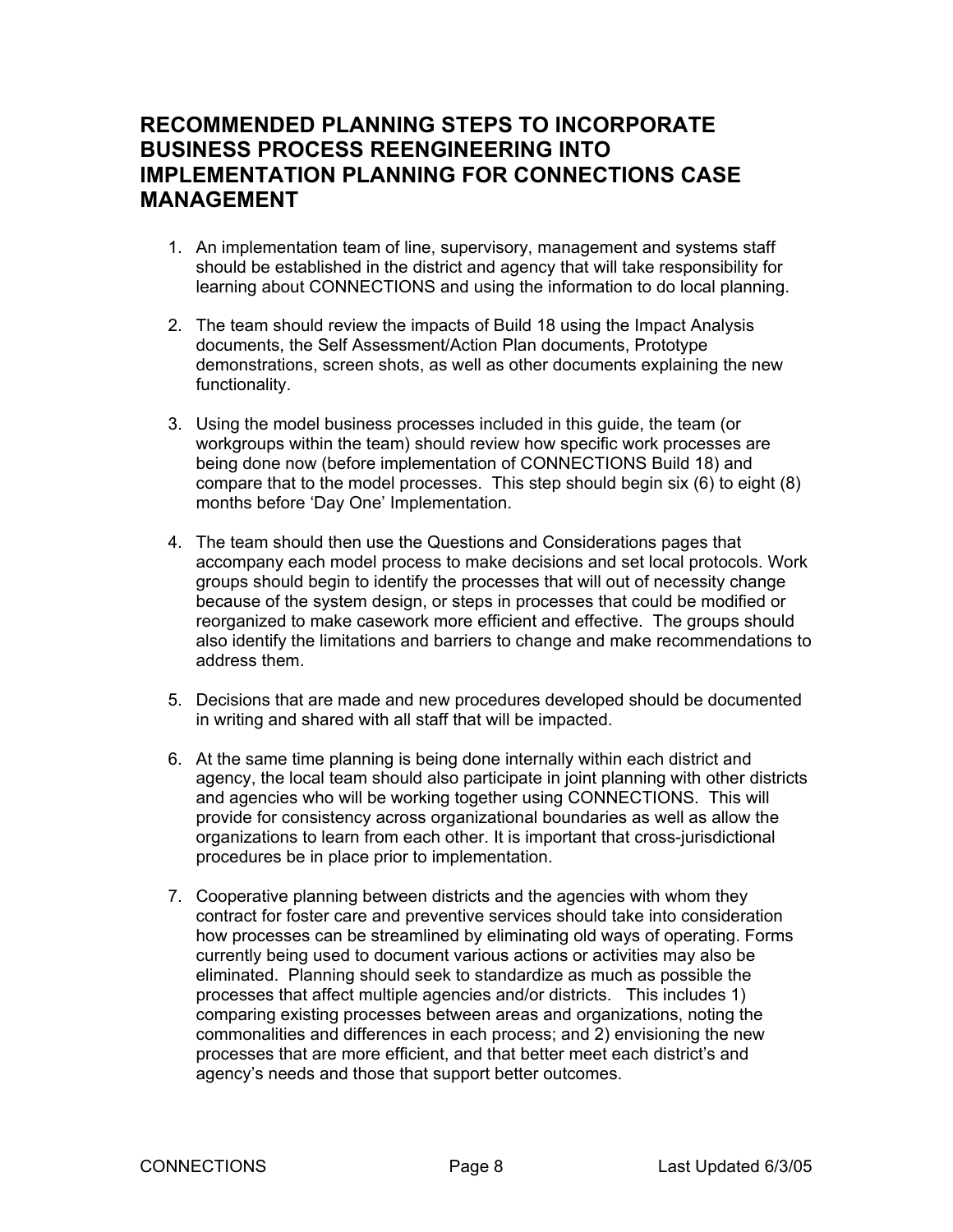8. New or modified cross-agency processes should be clearly documented and agreed upon by both districts and agencies. This documentation can take a form similar to the workflows included as samples in this document, they can be narratives or "use cases" that illustrate the new processes, or can be communicated in any form that suits your organization. These processes can then be tested post-training and pre-implementation in the Preview environment for validation and fine-tuning. The Implementation team can assist you in defining how to use preview to test these new processes.

The CONNECTIONS staff along with the Regional Office staff will be available throughout the process to assist districts and agencies in planning for and incorporating new business processes.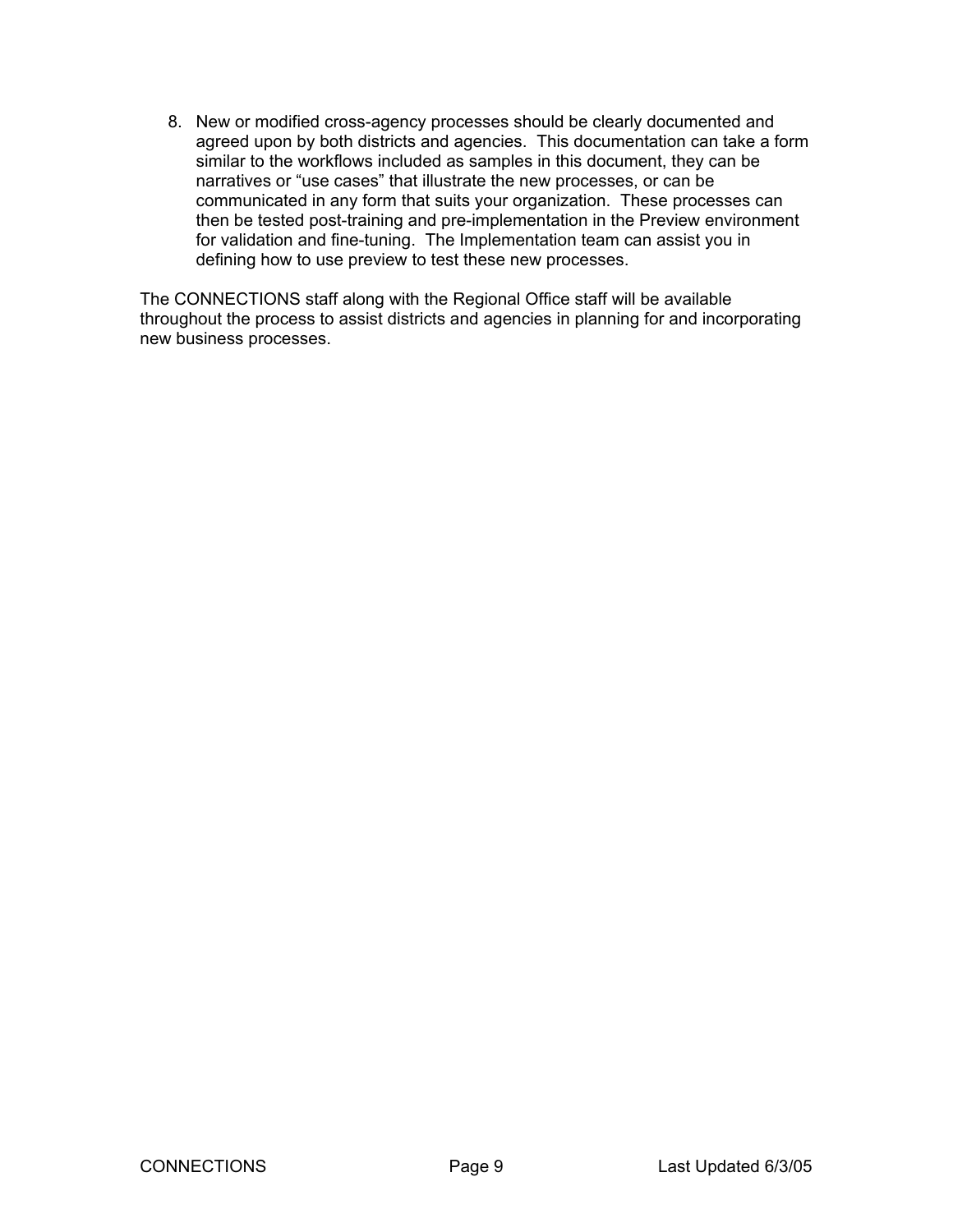# **Family Services Intake initiated by a Contract (Voluntary) Agency (Non-CPS)**

#### **Questions and Considerations**

#### • **WHAT process is to be done?**

All Intakes for Services Cases will be recorded using the Family Services Intake in CONNECTIONS. Either a contract agency or a Local District (LDSS) can initiate Non-CPS intakes, including intakes for Preventive Services and JD/PINS placement cases. If the case is non-CPS (e.g., does not originate from an indicated CPS report and opened for CPS services), the completion of a screening tool, the Behavioral Concerns and Family Issues (BCFI) and the documentation of any emergency services/interventions provided to the family are required.

As part of a contract agency's discussion and planning around the intake process, consideration should be given to eliminating unnecessary or redundant locally developed intake forms currently being used. The agency should also consider if other activities and steps currently being completed in the intake process can be streamlined by taking advantage of the automated intake functionality.

#### • **WHEN should it be done?**

In a contract agency, the Family Services Intake is done when a family or child is referred to the agency for services or independently seeks services. The Family Services Intake (FSI) must be completed before an ongoing service case can be opened.

 Procedures need to be determined within each contract agency to determine the point in time in which a Family Services Intake is first initiated, completed online and submitted for LDSS approval. Is the FSI initiated when the family information is first provided to the agency worker (for example, when an application for services is completed by the client), or when the information comes initially from another source (for example, telephone referral from a school). Or, should the FSI only be initiated after a complete screening interview with the client(s) or some initial screening of the referring source and/or collateral contacts has been completed?

#### • **WHO completes it?**

Each agency must decide who will be responsible for obtaining the application for services, conducting the screening interviews and entering the Family Services Intakes into CONNECTIONS. Is there an Intake Unit currently completing this function? Does an Intake Unit need to be created? Who will be performing case and person searches?

Does a supervisor at the contract agency need to review the completed intake before it is sent to the appropriate LDSS for acceptance? If so, a procedure for timely review and submission to the LDSS for acceptance is needed. Will the supervisor submit the intake to LDSS after review or will it be sent back to the intake worker to submit directly to the LDSS?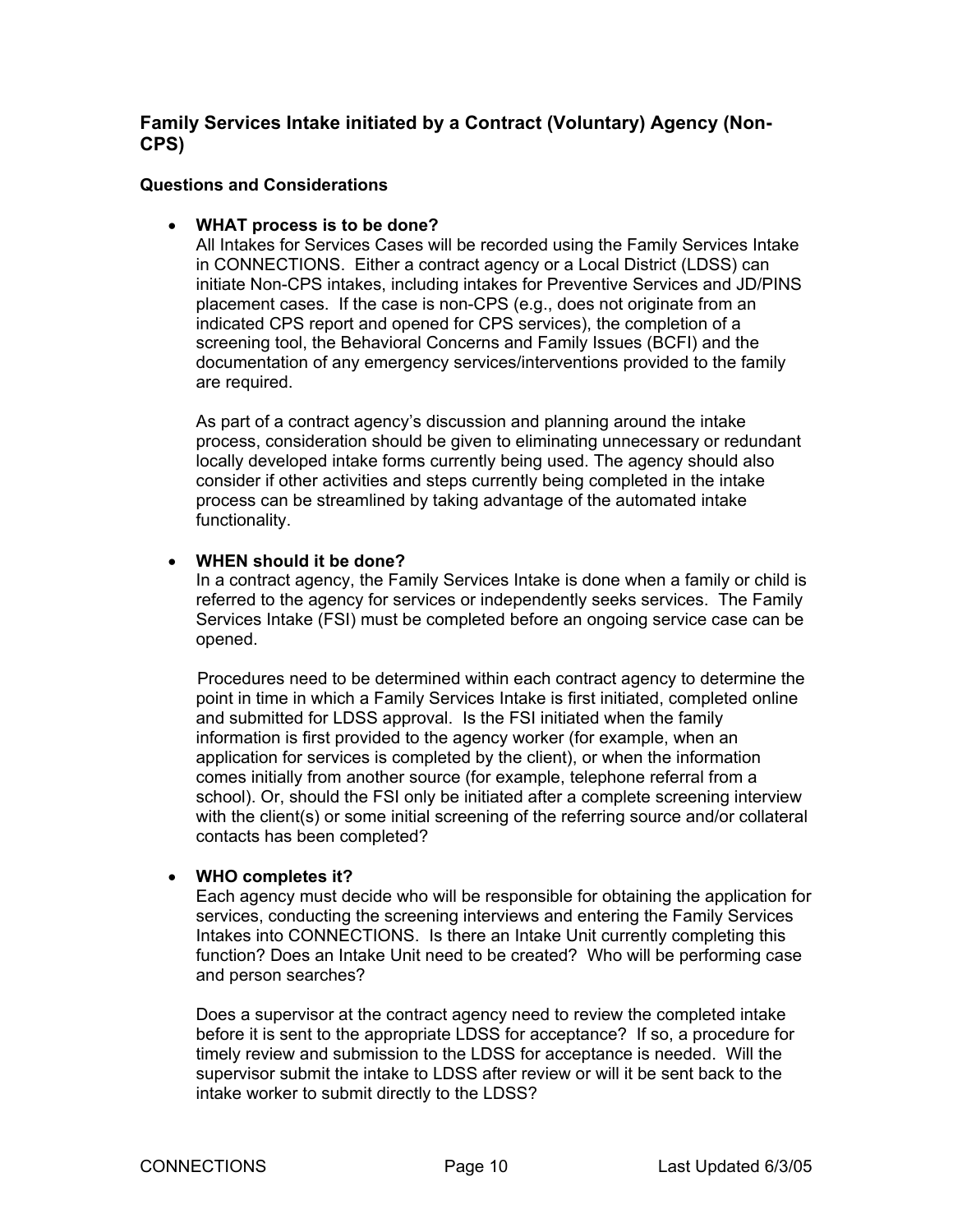\*An important point to remember is that in CONNECTIONS, the Family Services Intake can only be on one person's workload at a time.

Do the Intake workers know how to complete thorough person and case searches in CONNECTIONS? It is important that these searches be completed so that if an open CPS Intake/Investigation exists, the FSI is related to that case.

Who in the LDSS is responsible for review and acceptance of FSIs referred by contract agencies? Does a decision to accept require supervisory review? Does the same worker at LDSS receive the Application form signed by the client? Will the LDSS worker receiving the Intake recheck information and do an additional Person Search?

#### • **HOW does it get done?**

The Agency Intake workers with the appropriate Business Function Profile in Security can create a Family Services Intake (FSI) by going to the CONNECTIONS toolbar and selecting "Create FSI". The original application (hard copy) is sent to the Local District. A photocopy will remain at the Voluntary Agency.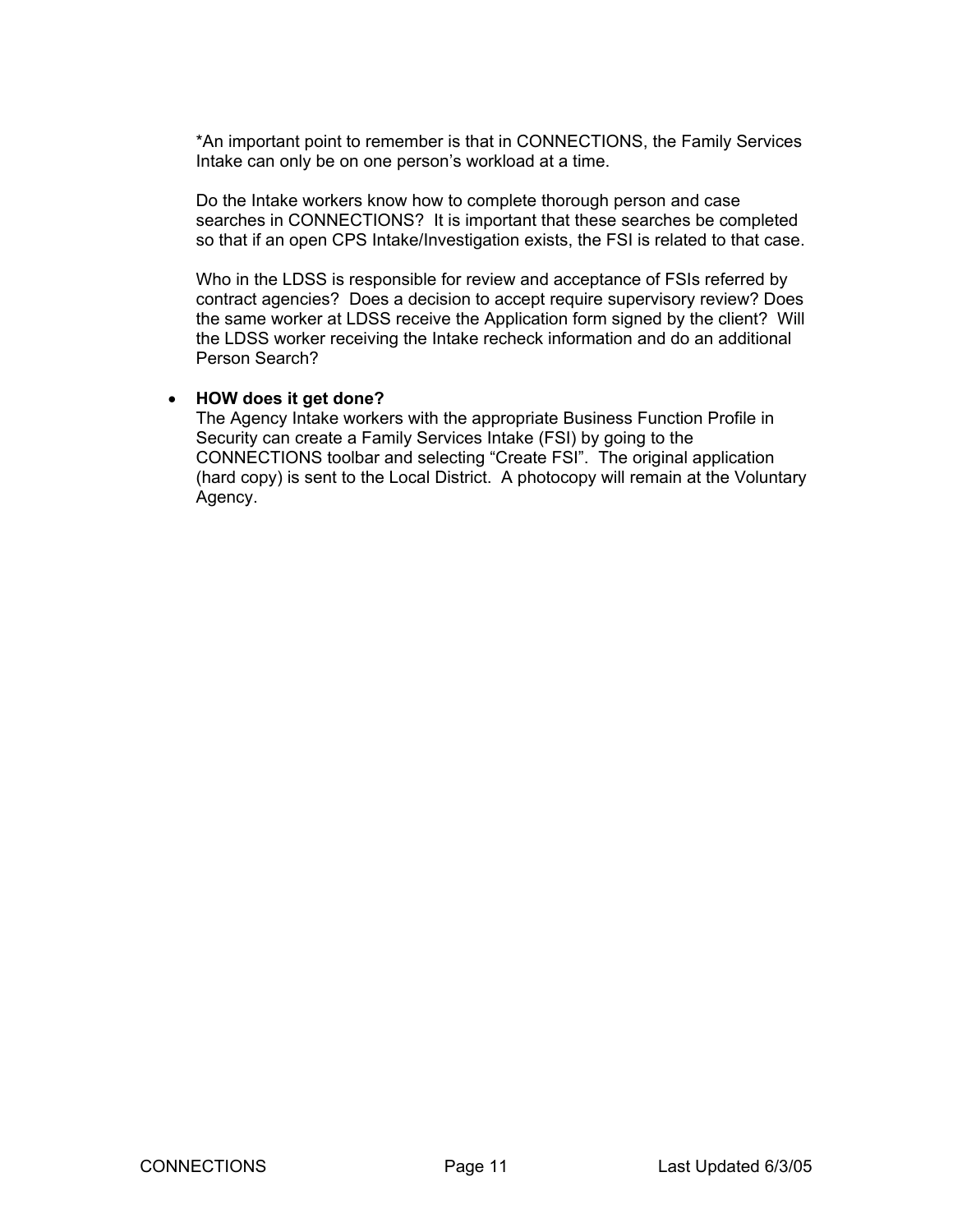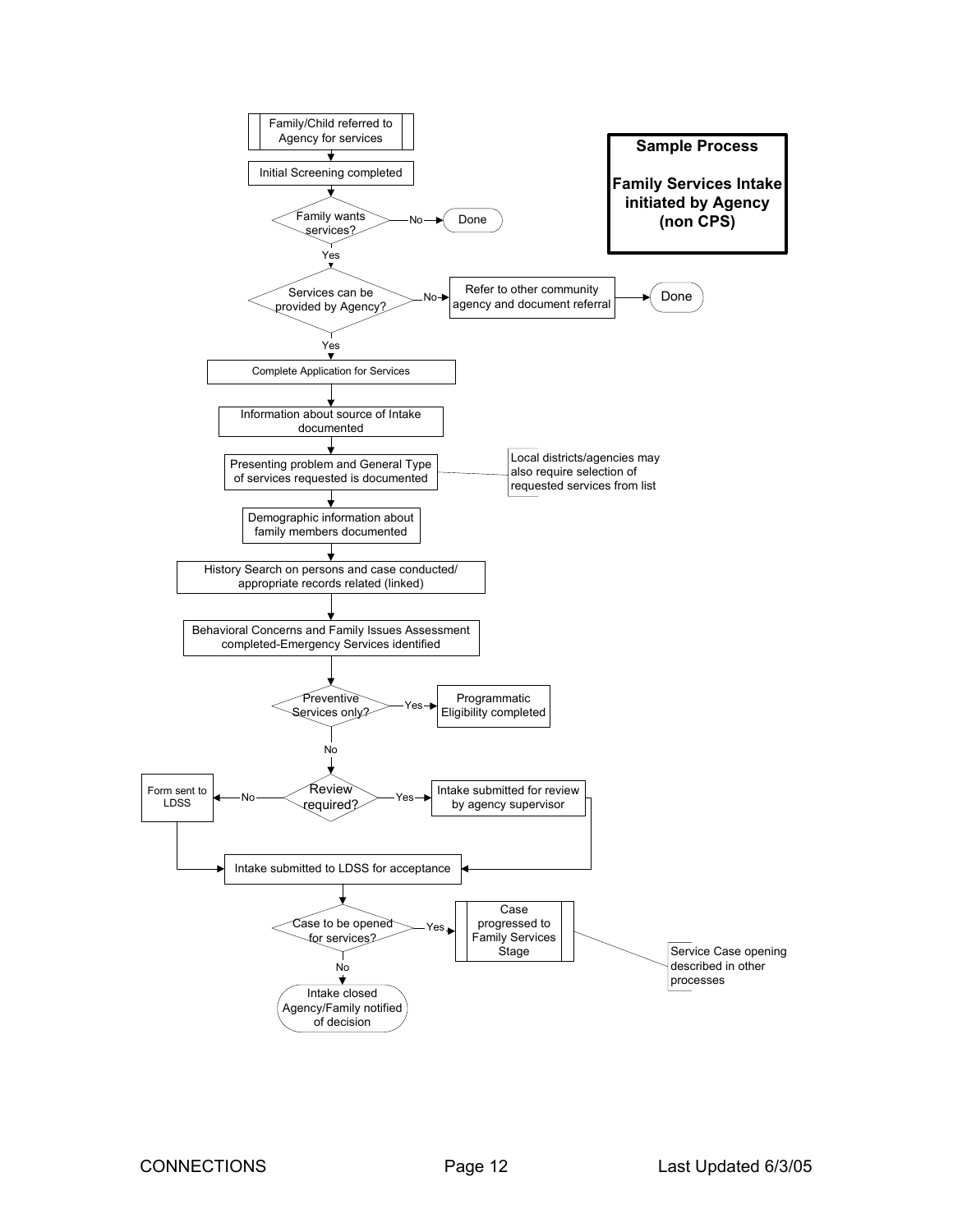## **Family Services Intake initiated by LDSS (Non-CPS)**

#### **Questions and Considerations**

#### • **WHAT process is to be done?**

All Intakes for Services Cases will be recorded using the Family Services Intake in CONNECTIONS. Non-CPS intakes, including intakes for Preventive Services, Voluntary Placements, and JD/Pins cases, can be initiated by a LDSS or contract agency. If the case is non-CPS, the completion of a screening tool, the Behavioral Concerns and Family Issues (BCFI) and the documentation of any emergency services/interventions provided to the family are required.

As part of a district's discussion and planning around the intake process, districts should consider if the locally developed intake forms currently being used could be eliminated. They should also consider if other activities and steps being completed in the intake process can be streamlined by taking advantage of the automated intake functionality.

#### • **WHEN should it be done?**

In an LDSS, the Family Services Intake (non-CPS) is completed when a family and/or child is referred to or a client request for services is received by the district. The FSI must be completed before an ongoing service case can be opened.

 Procedures need to be determined at the local district to determine the point in time when a Family Services Intake (non-CPS) is initiated and completed in CONNECTIONS. Is it when the family information is first provided to the district intake worker? Or after some initial screening through interviews or collateral contacts is done?

#### • **WHO completes it?**

Each local district must decide who will be responsible for obtaining the applications for services, conducting the screening interviews and entering the Family Services Intakes. Is there an Intake Unit currently completing this function? Does an Intake Unit need to be created?

Do the Intake workers know how to complete thorough person and case searches in CONNECTIONS? It is important that these searches be completed so that if an open CPS Intake/Investigation exists, the FSI is related to that case.

Does a supervisor at the district need to review the intake before it is opened as a services case and a Family Services Stage created in CONNECTIONS? If so, a procedure for timely review and movement is needed. Will the supervisor progress the intake to an open Family Services Stage after review or will it be sent back to the intake worker to progress?

\*An important point to remember is that in CONNECTIONS, the Family Services Intake can only be on one person's workload at a time.

#### • **HOW does it get done?**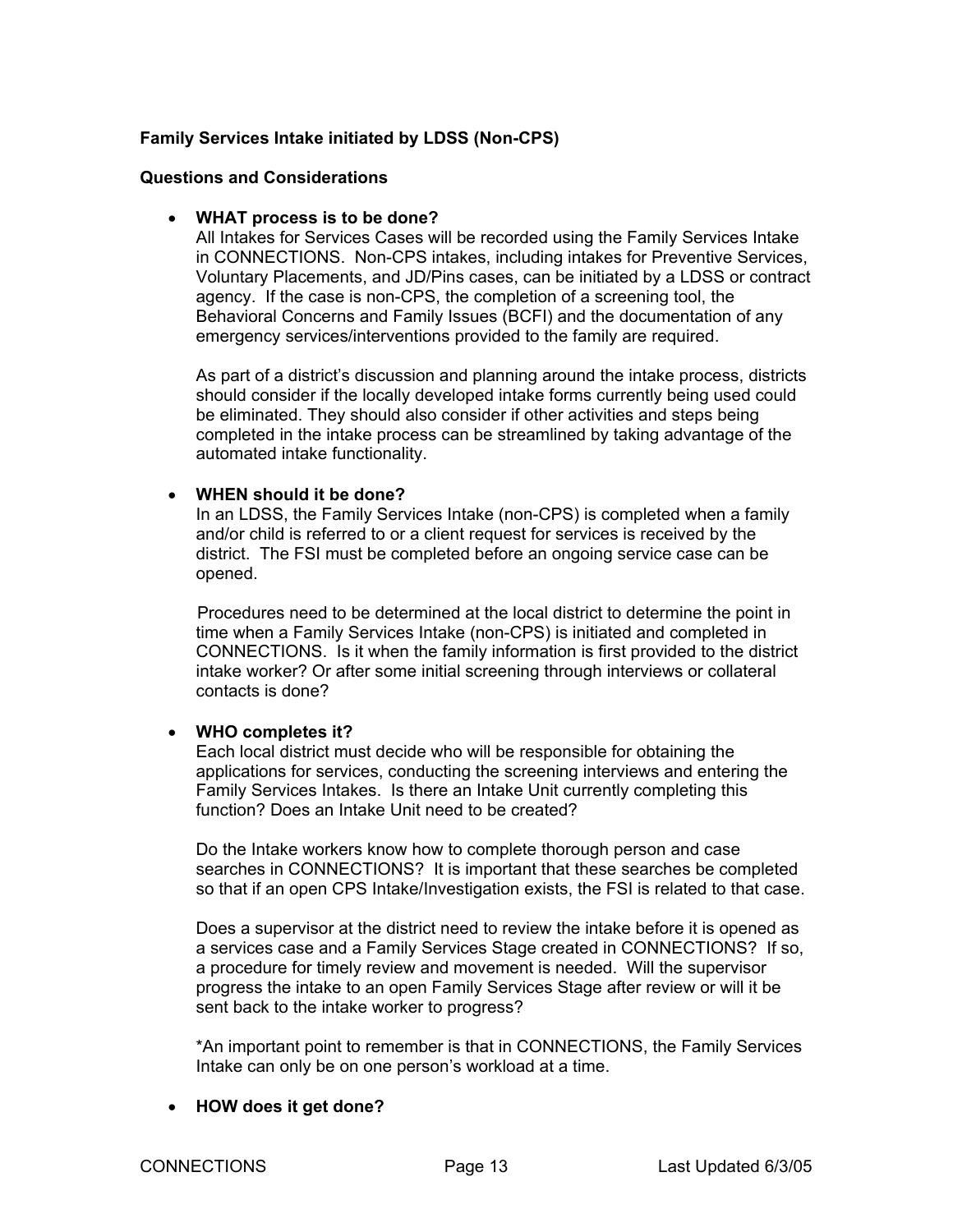The LDSS Intake workers with the appropriate Business Function Profile in Security can create a Family Services Intake (FSI) by going to the CONNECTIONS toolbar and selecting "Create FSI".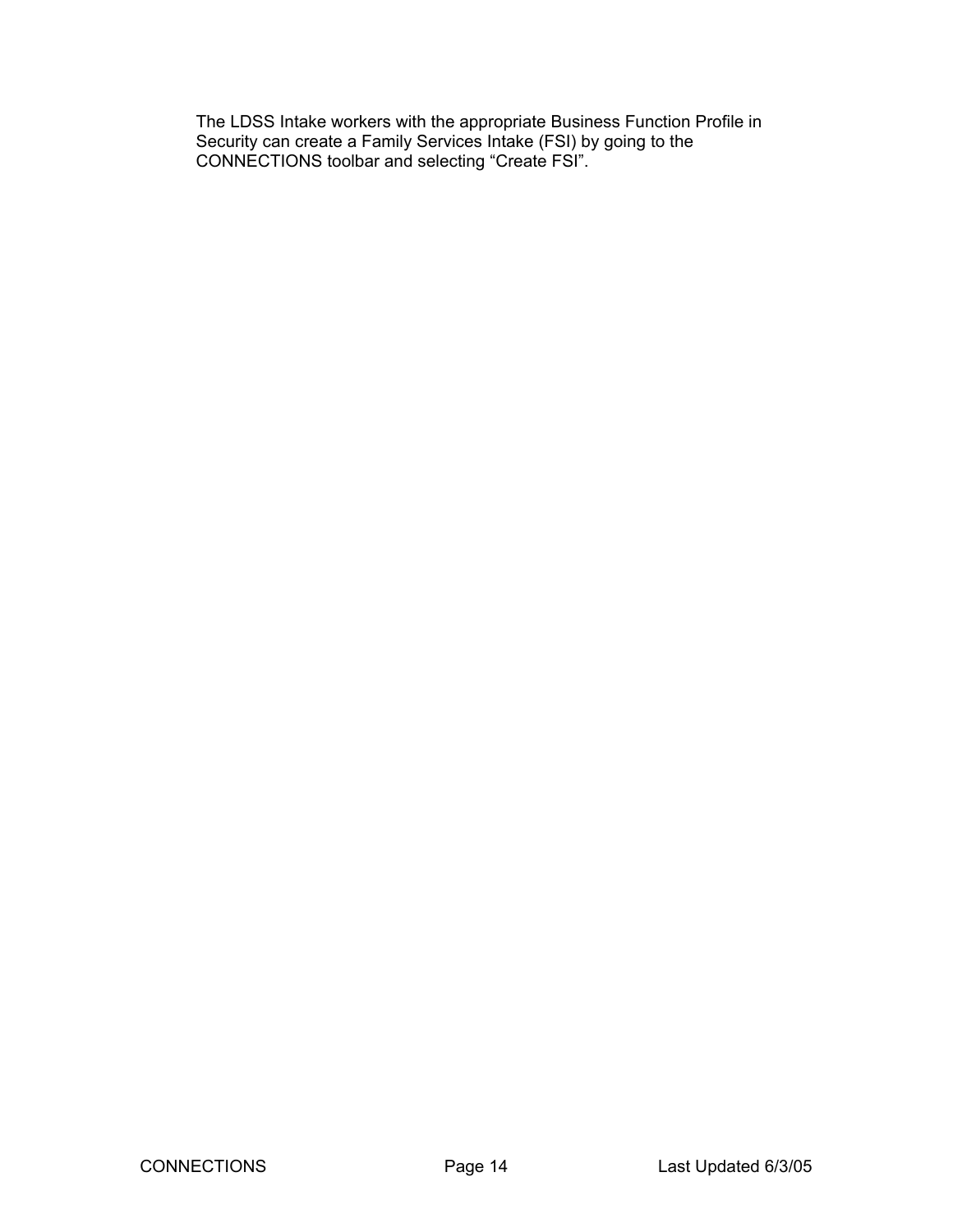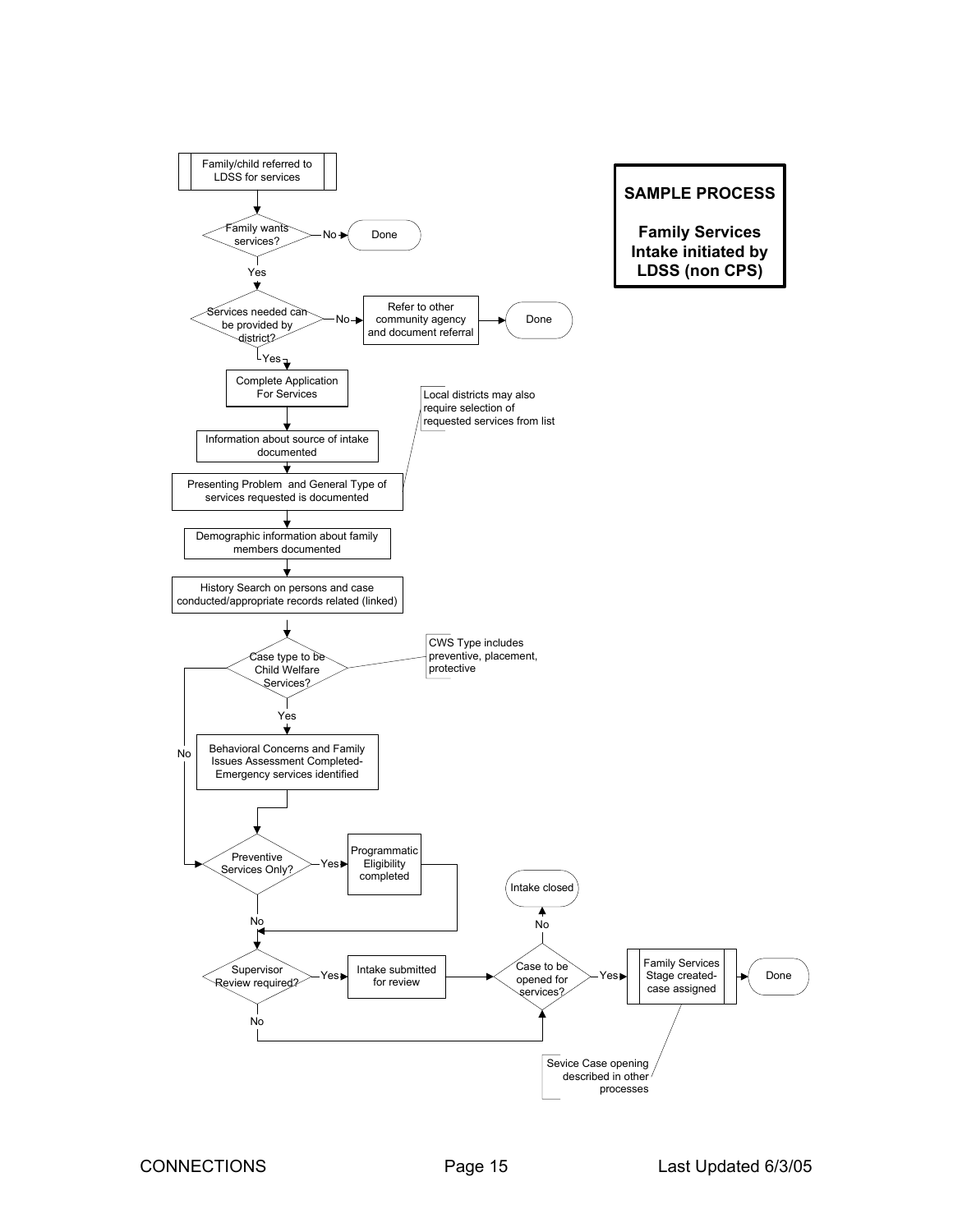# <span id="page-15-0"></span>**Family Services Intake initiated through CPS in Local District**

### **Questions and Considerations**

#### • **WHAT process is to be done?**

All Intakes for Services Cases will be recorded using the Family Services Intake in CONNECTIONS. Much of the information required for a Family Services Intake will be carried forward from the Investigation Stage. The CPS worker can determine which persons from the investigation need to be carried forward into the open services case during the Intake stage.

#### • **WHEN should it be done?**

The Family Services Intake can be opened at any point during the Investigation when the decision is made that a services case needs to be opened to provide needed services to the family. The system will automatically open a Family Services Intake upon approval of an Investigation Conclusion with a stage closure reason stating that the case will be opened for services.

If the Family Services Intake is opened while the Investigation Stage is still in process, procedures need to be determined by the district regarding where CPS workers should document progress notes: in the Investigation Stage or in the Family Services Stage (once the FSS is opened); or if notes should be copied into both stages. This may depend on the nature of the contact.

#### • **WHO completes it?**

The CPS worker assigned to the Investigation will open the Family Services Intake and progress it to the Family Services Stage (open case). The system will assign the CPS worker as the case manager in the new Family Services stage and that worker can begin work in the open case and make (re)assignments as needed.

Does a Supervisor need to review the Family Services Intake before it is moved to an open Family Services Stage? If so, a procedure for timely review and movement is needed. Please see the section of this guide on "Making Assignments" for more information on how the case will be assigned to an ongoing services worker.

\*An important point to remember is that in CONNECTIONS, the Family Services Intake can only be on one person's workload at a time.

(Please refer to the section of this manual on "Making Assignments and Transferring Assignments in the Open Case.)

# • **HOW does it get done?**

The CPS worker can create a Family Services Intake (FSI) by going to the CONNECTIONS Toolbar and selecting "Create FSI" if the case is being opened for services before the conclusion of the investigation. The system will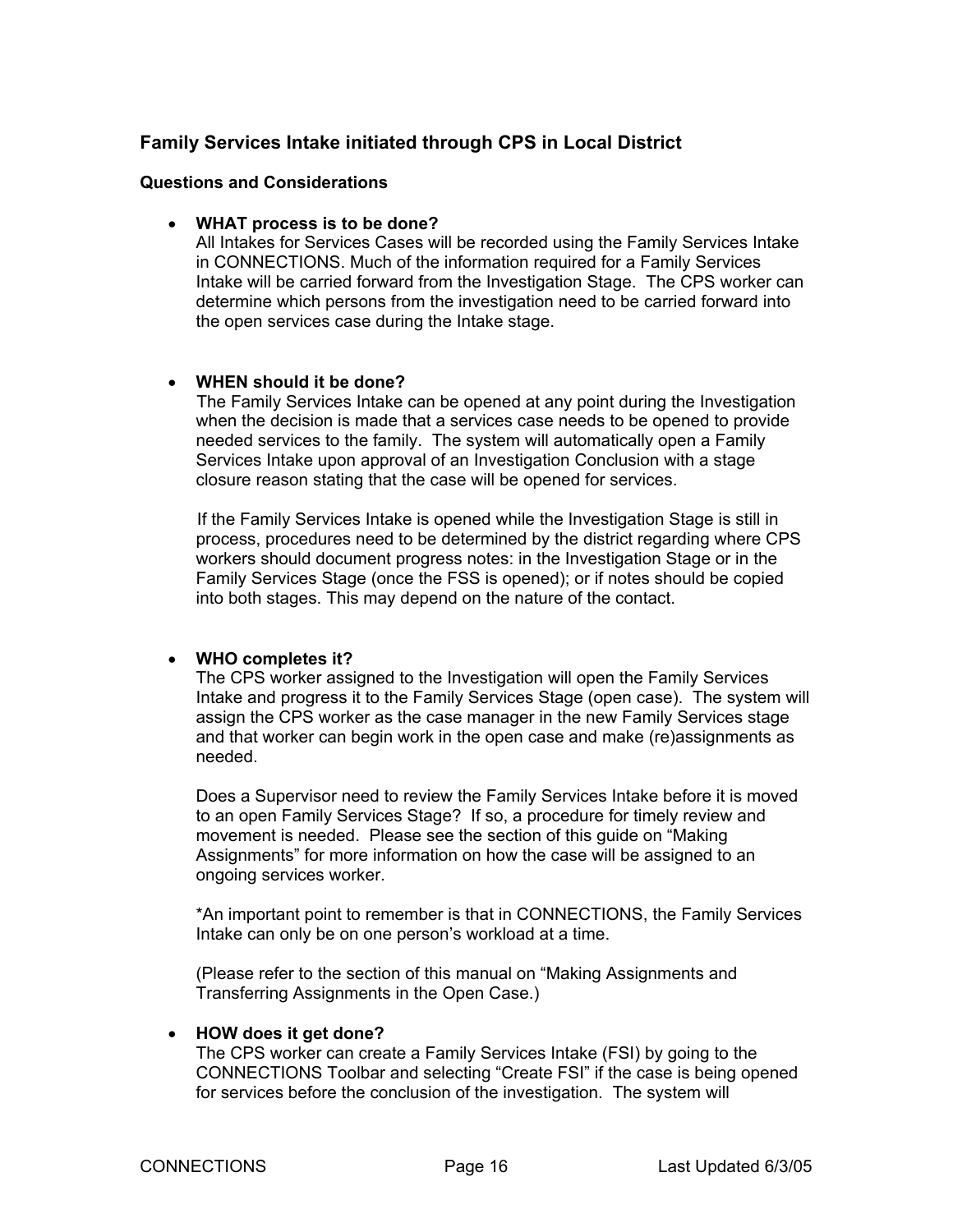automatically open the Family Services Intake upon approval of the Investigation Conclusion with a stage closure reason indicating that the case will be opened for services. The CPS worker can then access it from their assigned workload window.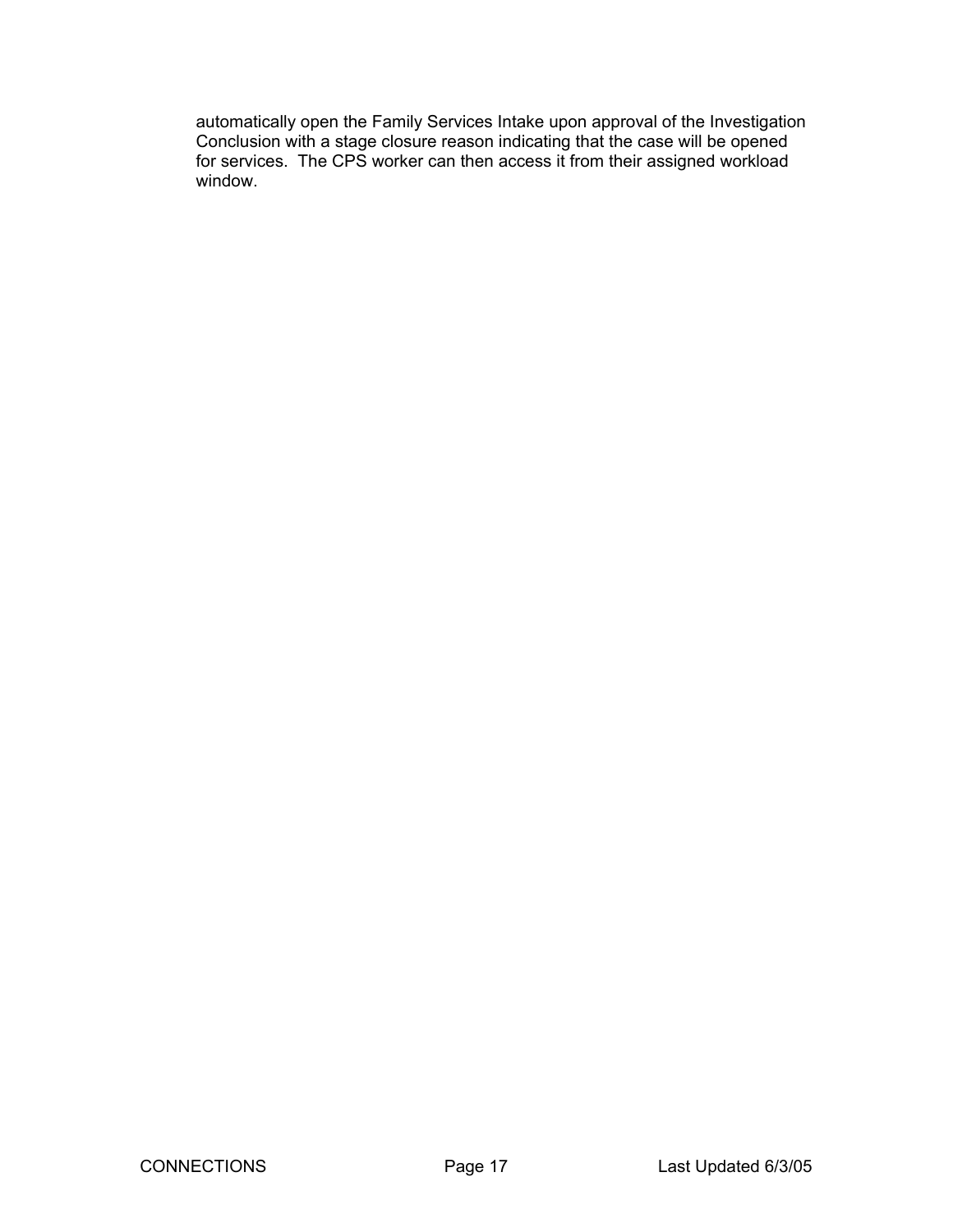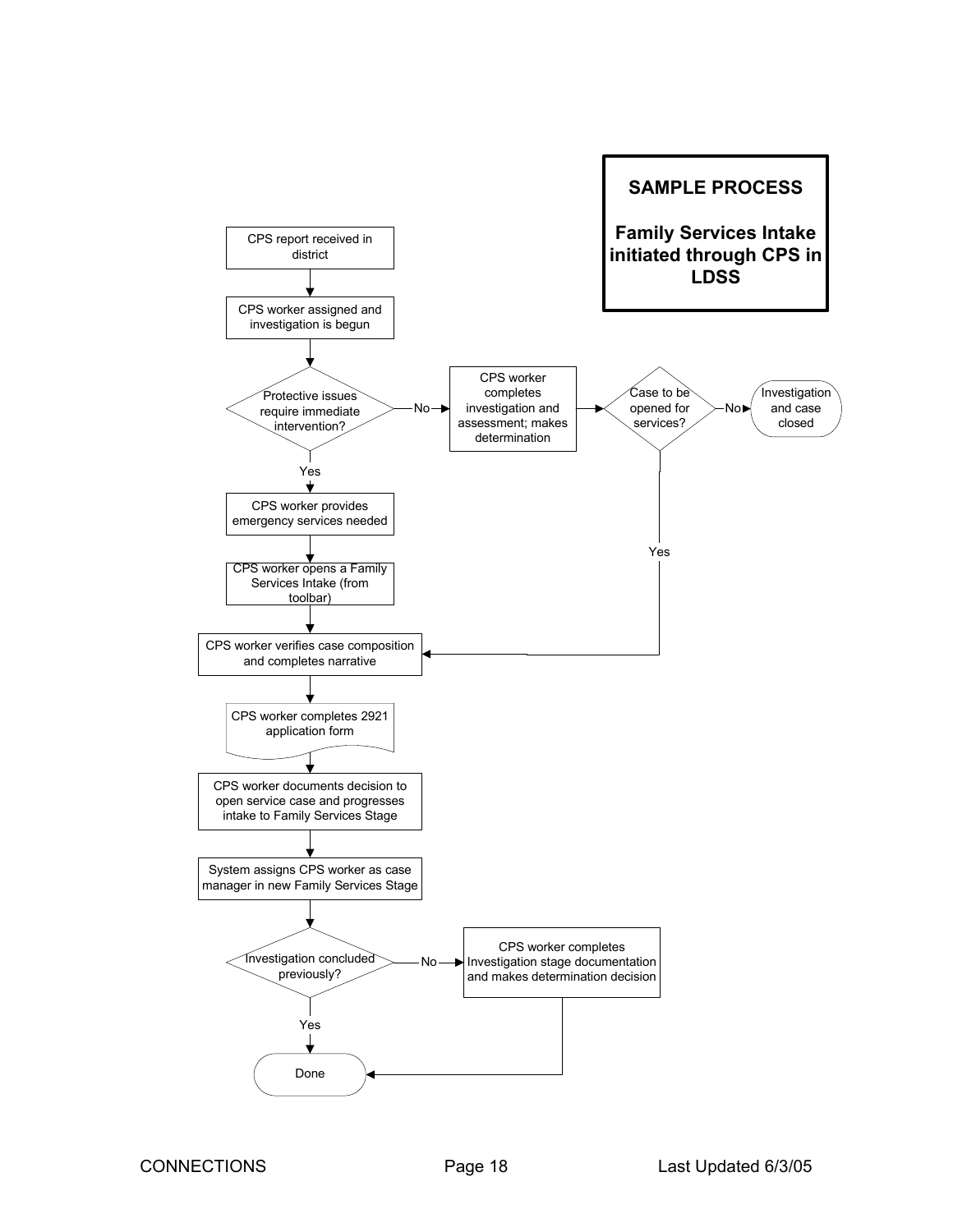# <span id="page-18-0"></span>**Case Opening Process (Until CONNECTIONS Financial Management – Build 19 – is implemented)**

#### **Questions and Considerations**

#### • **WHAT process is to be done?**

When the determination is made that services are going to be provided to a family, a services case is opened in CONNECTIONS, in WMS, in CCRS and in the district and/or agency as a paper file. Beginning with Build 18, opening the case in WMS will be done through CONNECTIONS. Until Build 19 is implemented, the maintenance of case information in CCRS continues to be required. Coordination of all case opening activities is needed to make certain all required steps are completed so that service delivery and casework can proceed.

#### • **WHEN should it be done?**

Case opening activities must be done when a new services case is opened or reopened in the local district. There are certain steps that must be completed in CONNECTIONS before work can begin on the Family Assessment and Service Plan by any worker assigned to the case.

Some specific information must be entered into CONNECTIONS before the case can be opened in WMS. This information includes the 'Application Signed' date, Demographic information (Name, Date of Birth, Sex, Social Security Number) on each person in the case, designation of a Primary Caretaker, and an active address for the primary caretaker.

The completion of the WMS Application Registration must be done in CONNECTIONS by clicking the WMS App. Reg. Button before any other case data can be entered into WMS. This is the only way a WMS Child Welfare Services case can be opened after Build 18 is implemented.

#### • **WHO completes it?**

The LDSS worker who stage progresses the Family Services Intake to the Family Services Stage will in most instances be the worker who completes the case opening activities. Other workers may be assigned a role in the stage to perform all or some of these activities.

Decisions will need to be made regarding who will complete the Common Application (Form 2921) application information and to whom it will be given to complete the Full Data Entry sections directly in WMS as is done now. A printout of the Family Services Intake person and demographics information may be attached to the Common Application in lieu of completing that section of the form.

Decisions will need to be made regarding who is responsible for obtaining the Application and Clearance Report from WMS and coordinating the case opening activities. These activities include the Full Data Entry required in WMS and keeping CCRS synchronized with CONNECTIONS.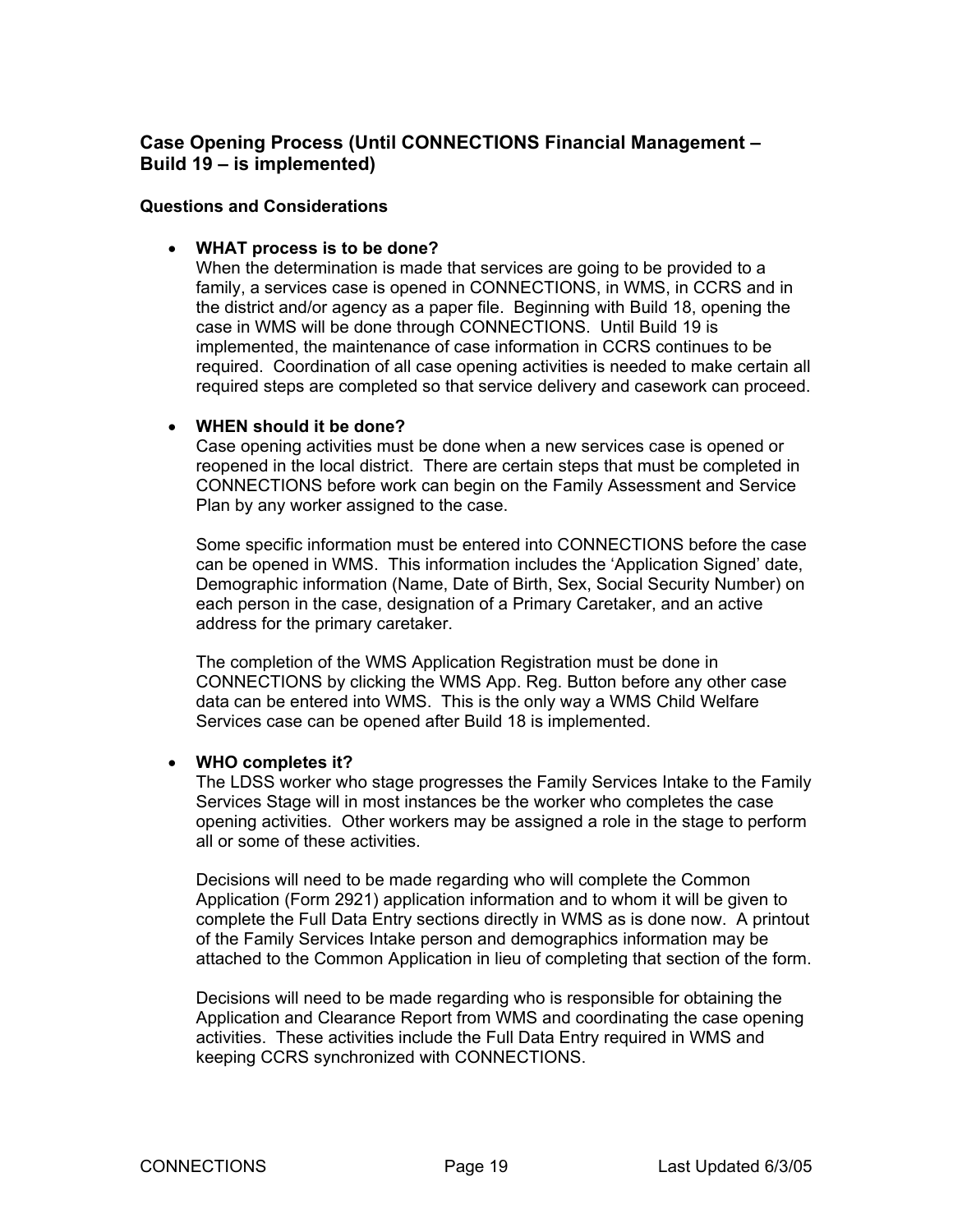Decisions will need to be made regarding who enters case information, Worker Ids, CID dates, permanency planning goals, program choice, etc. into CCRS. This person should also complete updates to CCRS as needed. It is important that this data be synchronized with CONNECTIONS.

## • **HOW does it get done?**

The opening of a services case is done in CONNECTIONS. The WMS Services case opening will be initiated through CONNECTIONS by completing the Application Registration through an automated interface. The additional WMS case information such as income, eligibility, and service authorization, etc. will be entered directly into WMS. CCRS will continue to be used to record assessment and service plan data, placements, legal and adoption activities, etc. as remains current practice until Build 19.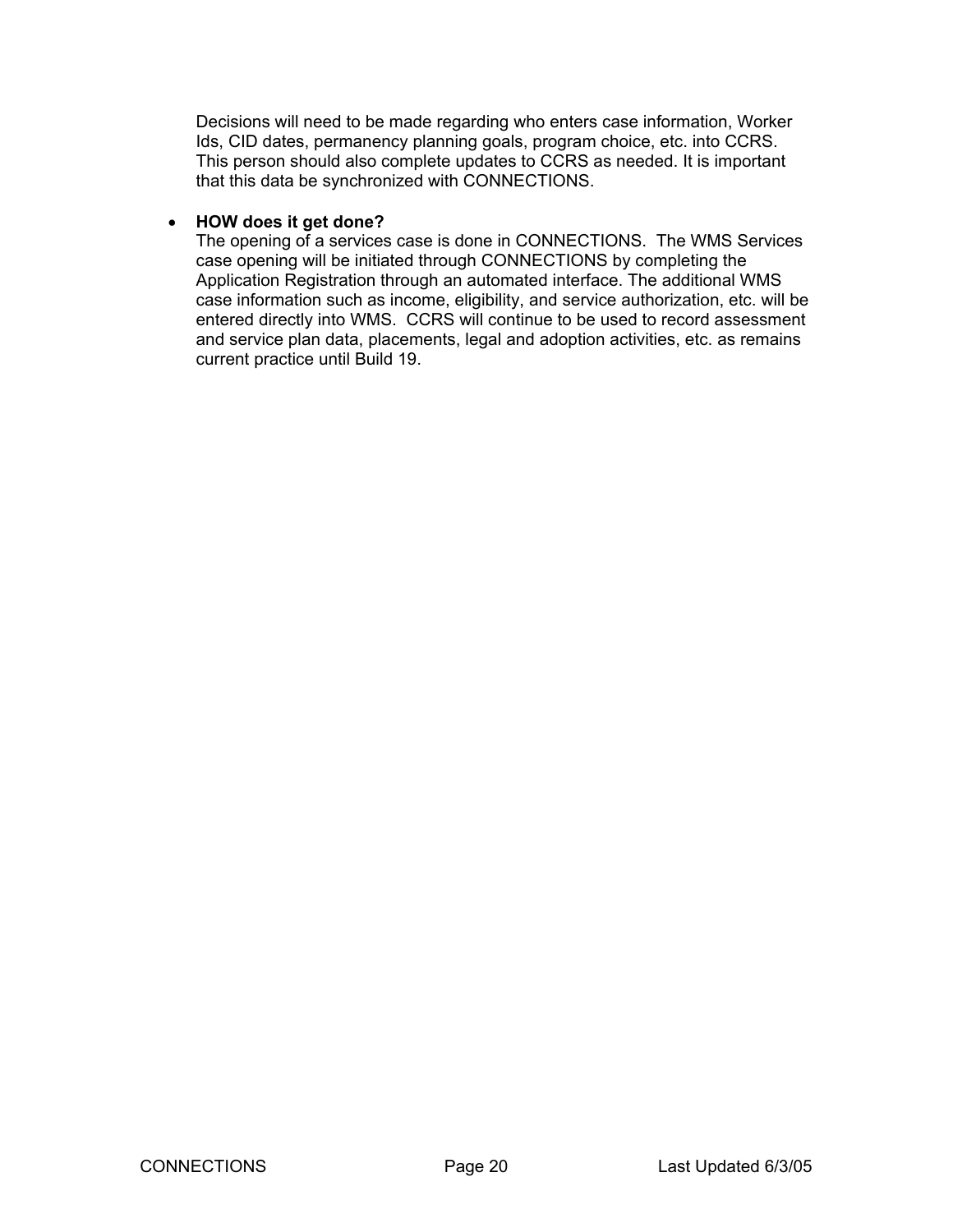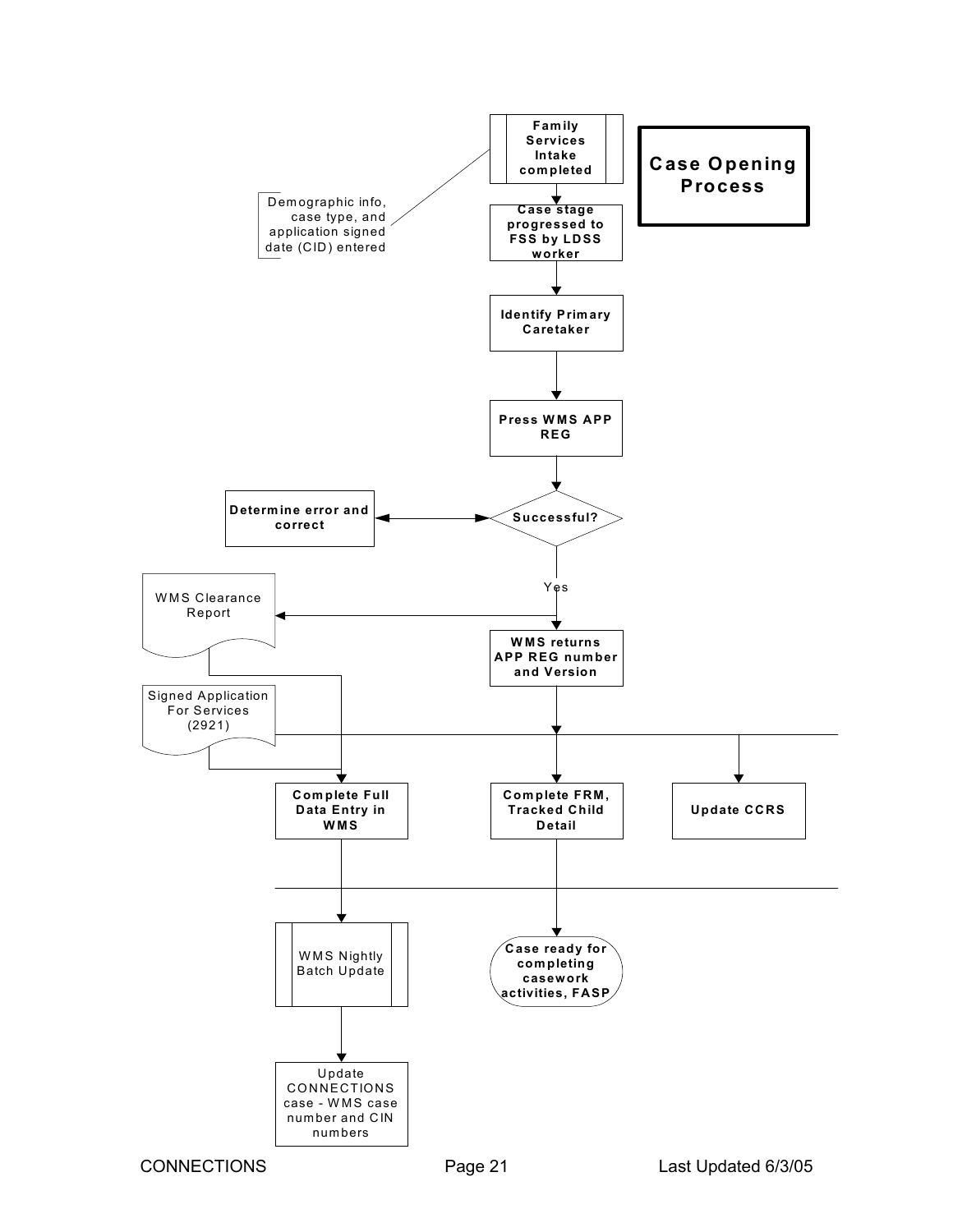# <span id="page-21-0"></span>**Making Assignments and transferring case assignments in the open case**

#### **Questions and Considerations**

#### • **WHAT process is to be done?**

When the service case is first opened, assignments to workers handling the case will be made. Periodically cases will need to be reassigned to different units within a district or agency and to different workers. The assignment process in CONNECTIONS will be an automated assignment made by workers in the case, the supervisors of the workers, or the case manager. In addition to assigning workers to a case, each worker is assigned a role in the case. The roles include case manager, case planner, caseworker, or CPS monitor. Supervisors automatically have access to cases assigned to their workers. Finally, workers assigned to a case can also be associated to a particular child within a case, if they are working with a specific child.

#### • **WHEN should it be done?**

When a Family Services Stage is initially opened, the system automatically assigns the LDSS worker who stage-progresses the Family Services Intake to the FSS as the Case manager. That worker then can reassign other workers to the case. He can reassign the case management role to another LDSS worker or supervisor as local protocol dictates.

Consideration should be given to minimizing the movement of cases from unit to unit and worker to worker. Also, careful consideration needs to be given to the timing of reassignments. If a case were reassigned while a FASP has been launched (initiated), the system would not allow that unassigned worker continued access to new case information, and therefore the completion of that FASP would fall to the case planner. Reassignment to a new worker right before a FASP should be completed should be avoided, as that newly assigned worker would not have sufficient information to complete the FASP for the case. Again, the former worker would no longer have access to the FASP to contribute the required information.

#### • **WHO completes it?**

The LDSS worker who stage-progressed the FSI is automatically assigned the case manager role in the Family Services Stage. That worker then can reassign other workers to the case. He can reassign the case management role to another LDSS worker or supervisor as local protocol dictates.

Will the assignment go to the Assign Unit at the agency or to a specific worker in the agency? The Assignment window defaults to the Assign Unit in the Agency. The person completing the assignment can complete a staff search and also assign the case to a specific worker at the agency.

When cases move from one unit to another, will the cases be reassigned to the supervisor of the unit for reassignment to a worker in the unit, or will it go directly to a worker?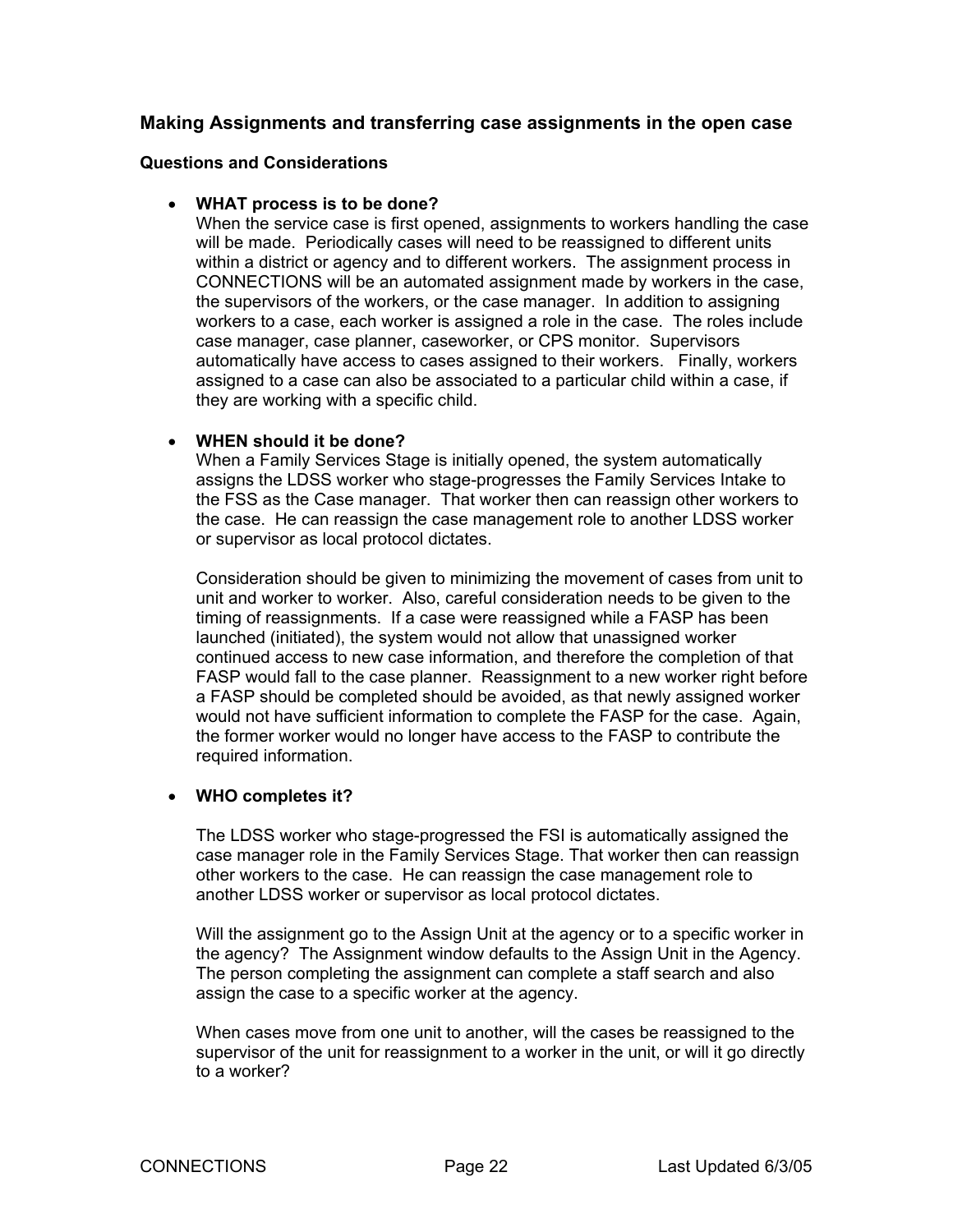Agency workers/supervisors can reassign the case to other workers in their own agency, but not to other agency workers.

#### • **How does it get done?**

From the workload screen, the worker making the assignment selects the stage to be reassigned and clicks the assign button. This brings up the assign window and the worker can select the appropriate worker by unit, or by districts or agencies. A 'To-Do' is then sent to the newly assigned worker of the action taken.

Steps will need to be taken to also transfer the paper file and WMS/CCRS system responsibility for that case at the same time the electronic transfer is made, so that there is a smooth transition in case movement and ability to proceed.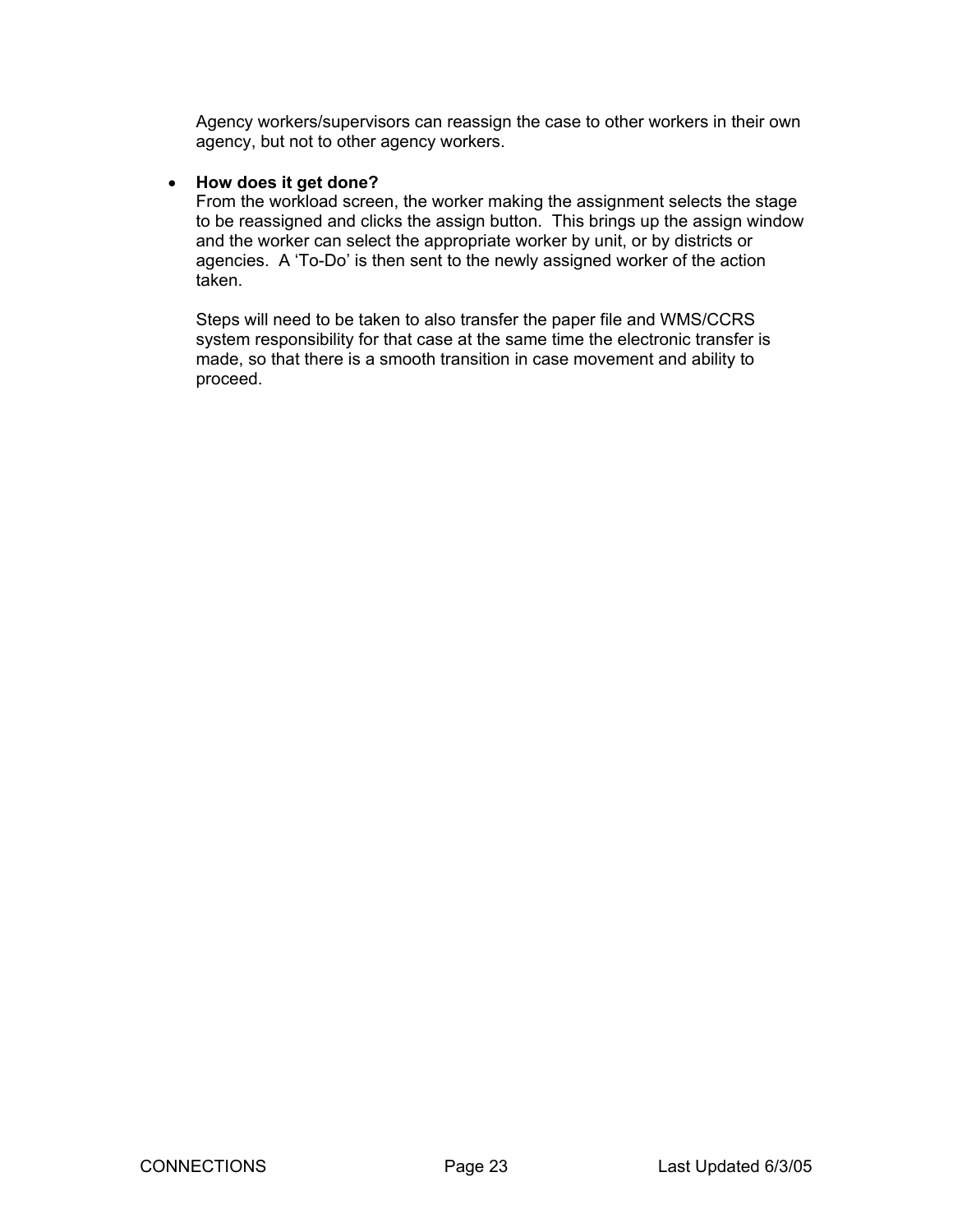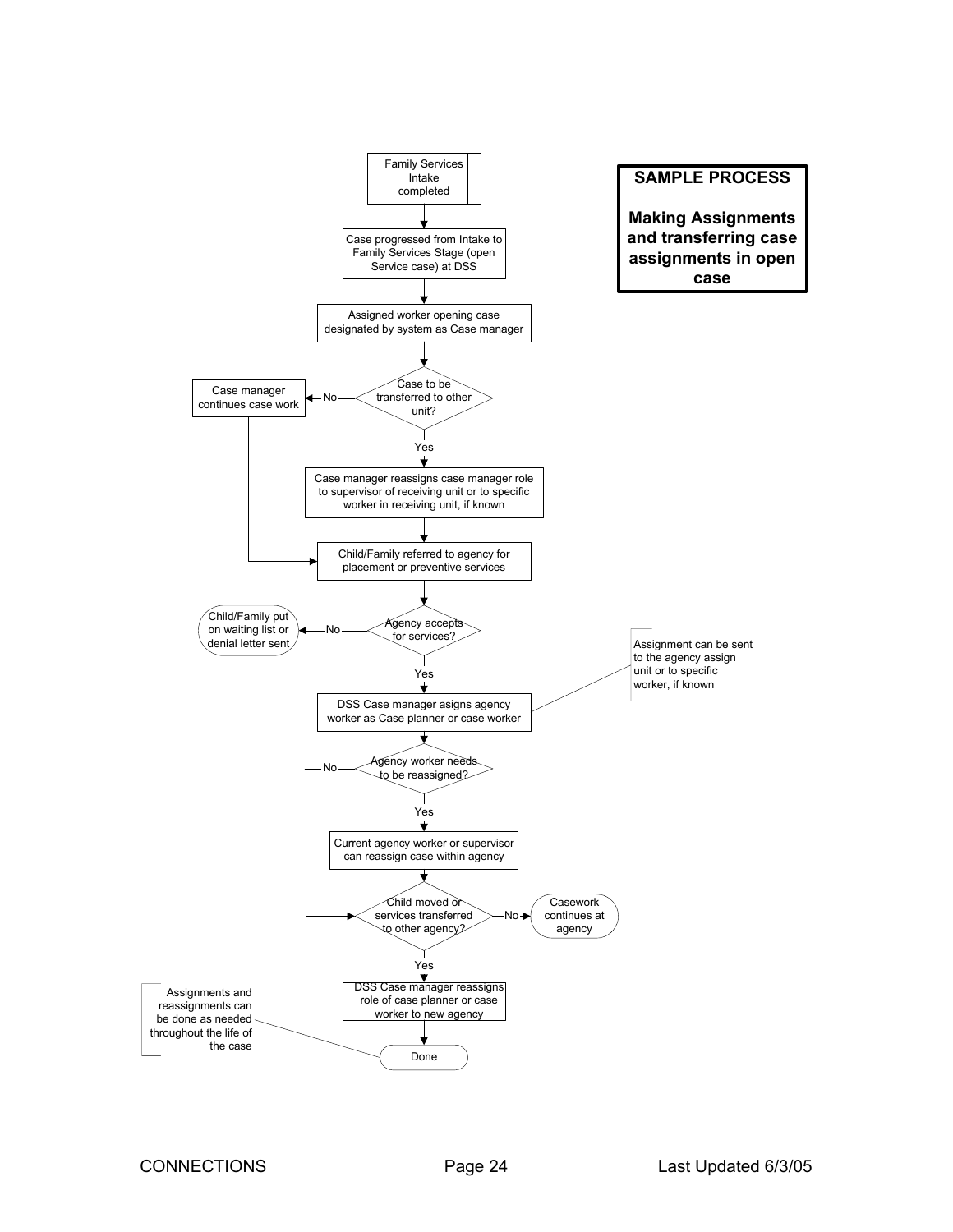# <span id="page-24-0"></span>**Family Assessment and Service Planning**

#### **Questions and Considerations**

#### • **WHAT process is to be done?**

The Family Assessment and Service Plan (FASP) is completed on all open service cases that include preventive, placement, or protective program choices. The process is completed periodically according to statutory guidelines and regulatory requirements. All workers assigned to an individual case will complete components within the single electronic case record and the case planner will coordinate the completion of the plan which is then submitted to the case manager for approval.

#### • **WHEN should it be done?**

Timelines for completing the FASP are based on the CID date of the case and reminders are provided to all workers assigned prior to the due dates. The Initial FASP can be started (launched) upon opening the Family Services Stage. The Comprehensive FASP can be started (launched) no more than 30 days before the due date. The Reassessment FASP can be started no more than 60 days before the due date. Plan amendments cannot be launched if another FASP is in process.

Decisions will need to be made regarding when it will be expected that workers in the case will have required components completed, so that the case planner can have sufficient time to edit and finalize the plan prior to submitting the plan to the Case Manager for approval. Approvals need to be completed by the due date to be considered timely.

#### • **WHO completes it?**

The case planner coordinates all the work done to complete the Assessment and Service Planning process. Who should be designated as the case planner for the case- the LDSS worker or the Agency worker? Is the rule consistent for all cases or decided on a case-by-case basis?

Who determines which components each worker assigned to the case completes? Is this decided on a case-by-case basis? How will the workers communicate so the assessments reflect the knowledge of all staff assigned to the case, and so the plan in timely, integrated, cohesive and meets child and family needs?

Is there going to be a set protocol for who should 'launch' or begin work on the new FASP? Decisions will need to be made regarding what actions will be taken in the event that a previously due FASP is overdue when the current FASP is ready to be launched.

Will workers be associated to specific children? If so, is it understood which components are to be completed by the child's worker? (Note: if a worker is assigned to the case but not to a specific child, s/he can still enter progress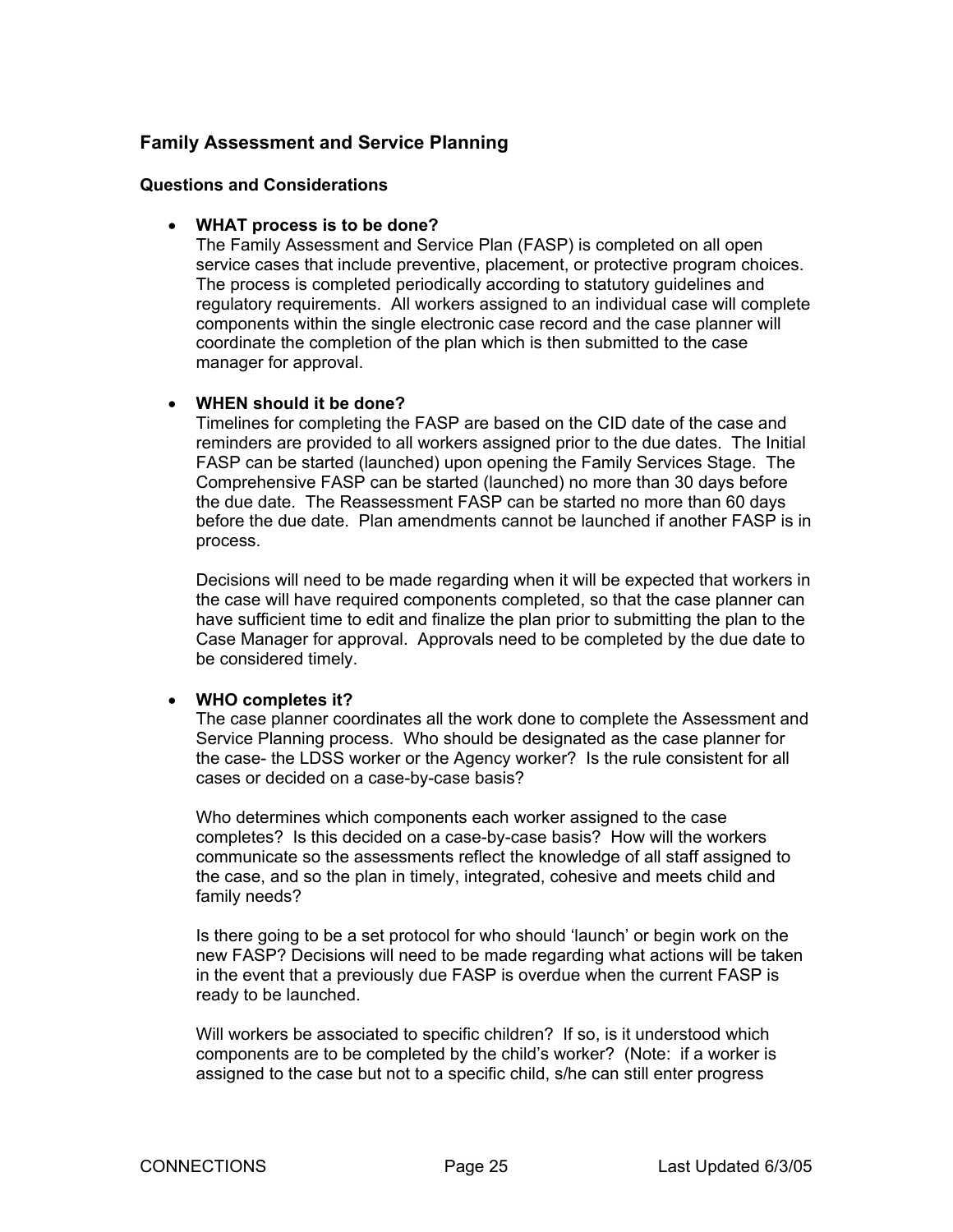notes, etc. A worker cannot, however, complete the child scales unless assigned to a child in the case.)

What is expected of the CPS Monitor? Is s/he sufficiently involved with the case so s/he can complete the Safety and Risk Assessment components of the assessment or should s/he just review the FASP?

Will each worker's supervisor review the worker's work before it goes to the case planner or case manager? If so, each worker has to know to send a 'To Do' to the Supervisor to ask for the review. The system will not enforce that review.

Is the case manager the final approver or should it go to the case manager's supervisor? NOTE: if the case manager and case planner role is assigned to the same person, that person's supervisor must approve the FASP.

What changes or adjustments are needed in expected casework practices so that the family is fully engaged in the assessment and planning process and that involvement is fully captured in the FASP?

How will the Service Plan Reviews be scheduled and held within the planning time frame. How will the third party reviewer summary be captured and entered into the FASP? Who obtains the signatures on the plan? Who is responsible for printing and distributing the final approved plan?

Which worker is designated to update WMS and CCRS (legacy systems) with the assessment and service plan updates and the service authorizations that are derived from the plan?

#### • **HOW does it get done?**

Any worker assigned to the case can start work on the FASP if within the allowable time frames. All workers are working in a single case record in CONNECTIONS. Each worker completes the required components for which it was decided that they were responsible and the case planner reviews those contributions, completes the case planner summaries and submits the FASP to the case manager for approval.

If done timely, the information from the previous approved FASP is displayed in the new FASP to reduce the data entry time on unchanged items.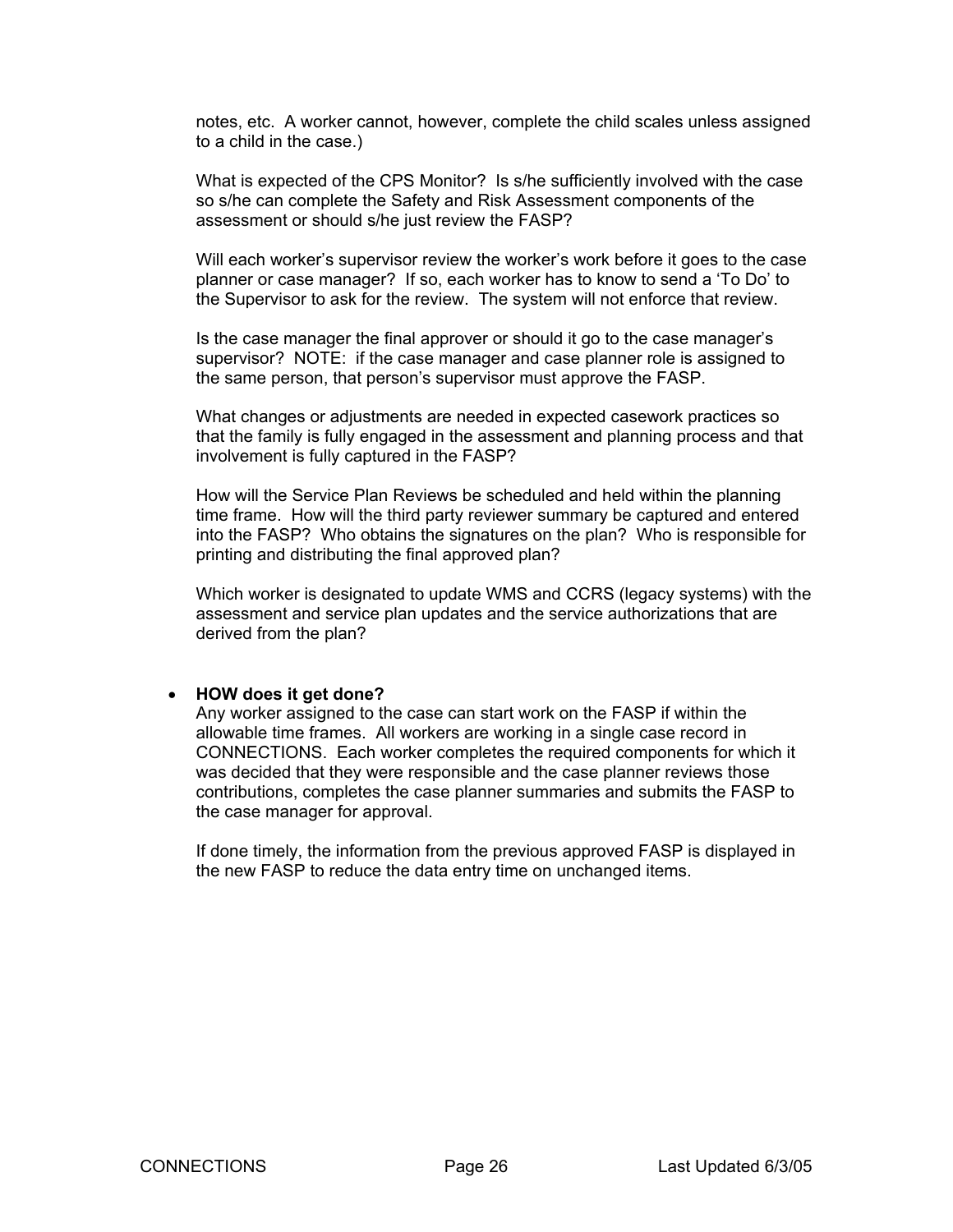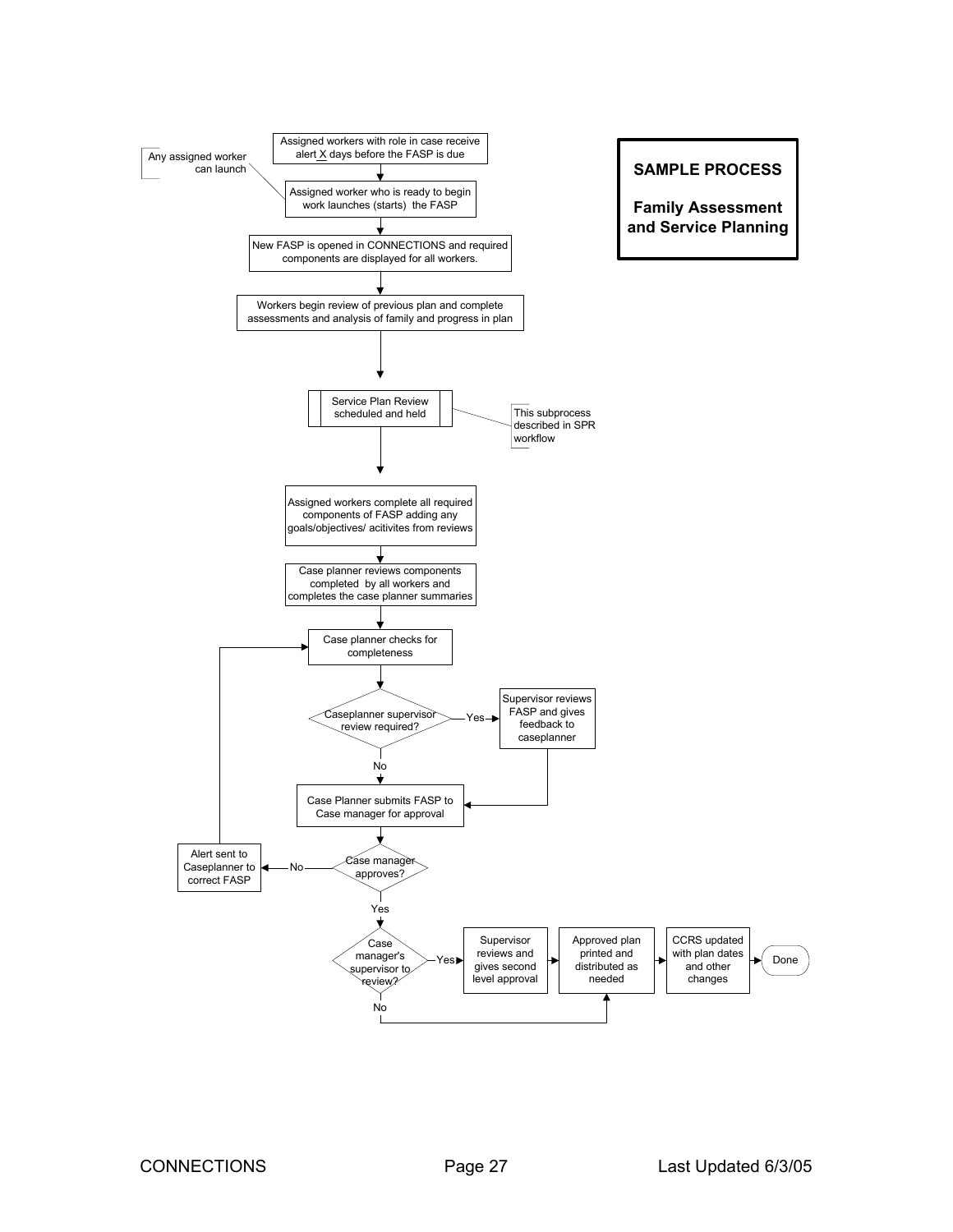# <span id="page-27-0"></span>**Service Plan Reviews**

#### **Questions and Considerations**

#### • **WHAT process is to be done?**

Service Plan Reviews (SPR) are required to be conducted and documented for all placement cases and are recommended to be completed on other cases. The Service Plan Review can be scheduled in CONNECTIONS and invitation letters generated to participants, with alerts sent to assigned workers on the case. Documentation of the actual review meeting, attendance list, and input from the Third Party Reviewer is completed in CONNECTIONS. Because the documentation of Service Plan Reviews is outside the Family Assessment and Service Plan (FASP) documentation, it may be accessed whenever needed.

The Service Plan Review should be conducted and documented prior to each FASP being submitted for approval. This is to review the progress of the family, the efficacy of the previous case plan and to discuss proposed goals, outcomes and activities for the next planning period.

Current practice indicates that in some cases, multiple Service Plan Reviews are being conducted for the same planning period by both district and agency workers. Consideration needs to be given toward coordinating these reviews so that the family can, when appropriate, attend one Service Plan Review to address the entire plan for the family. While multiple family meetings may be necessary and appropriate, a single service plan review, overseen by an independent third party reviewer supports effective, integrated plans. However, the system will accommodate the recording of multiple Service Plan Reviews for the same planning period.

#### • **WHO completes it?**

Decisions will need to be made regarding who is responsible to schedule and document the Service Plan Reviews through CONNECTIONS. Clerical workers can be given security access to schedule conferences and record the Service Plan Review information. Also, any assigned workers can complete the scheduling and documenting of the Service Plan Review. Will the person designated to schedule the Reviews also be responsible for updating or verifying the names and addresses of the invitees or will that responsibility be given to the case planner?

Procedures will need to be developed around who is responsible for recording comments from the Service Plan Reviews. Will it be the case planner or other assigned workers?

Decisions will need to be made regarding the documentation of the Third Party Reviewer's comments. If the Third Party Reviewer is a CONNECTIONS user, they can enter information directly into the Service Plan Review tab when given security access. If the Reviewer is not a CONNECTIONS user, decisions will need to be made regarding whose responsibility it is to enter the comments documented elsewhere by the Reviewer.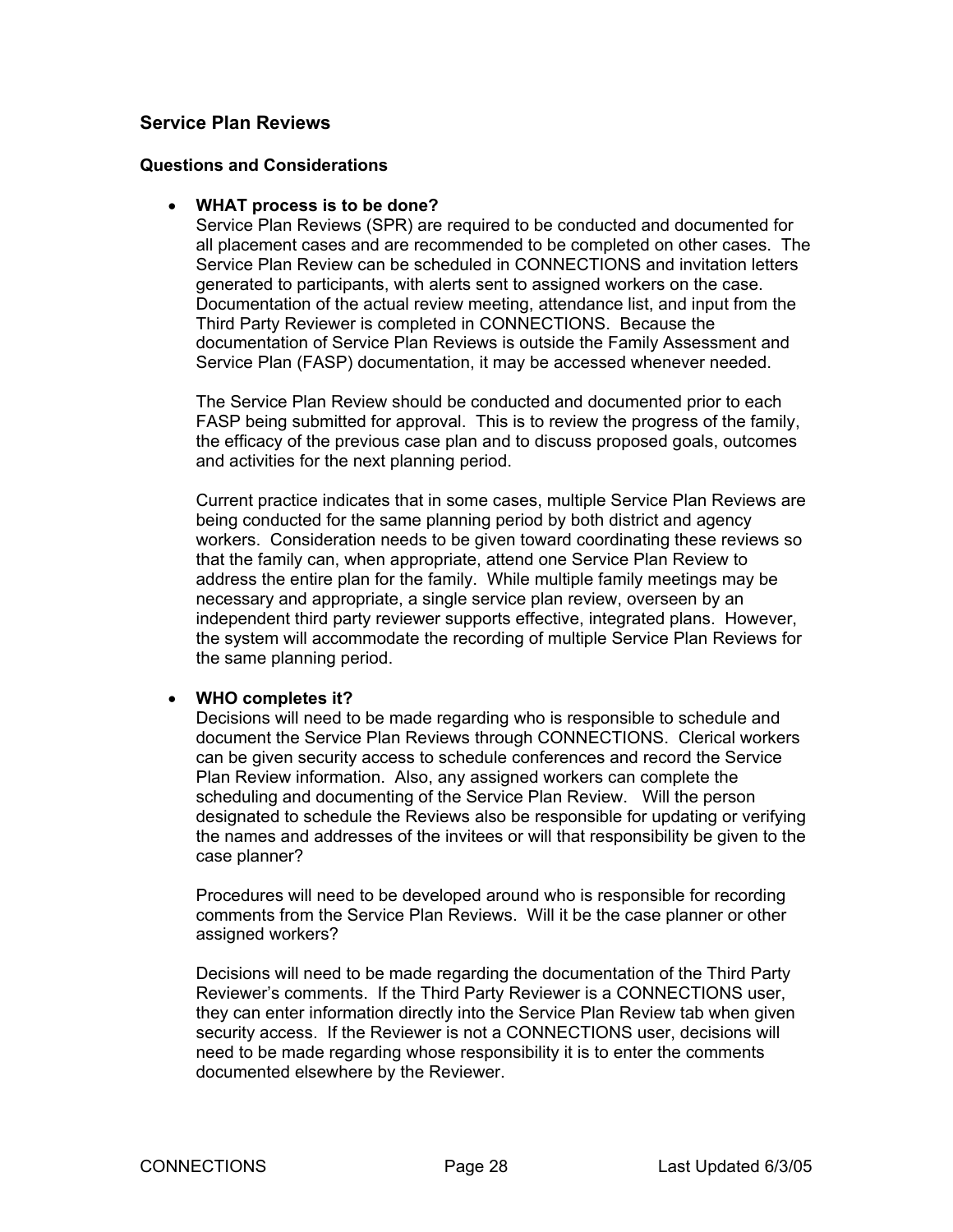#### • **HOW does it get done?**

The designated user assigned to schedule the SPR's can go into the CONNECTIONS case and select the invitees, enter the meeting date, time, and location and generate the letters of invitation for the Reviews. After the Review is held, a designated worker can also document the comments from the Reviews and enter comments from the Third Party Reviewer if that Reviewer does not enter comments directly into CONNECTIONS. CONNECTIONS will keep a history of all Service Plan Reviews held in the case and recording of actual attendees at each Review can also be entered in the system.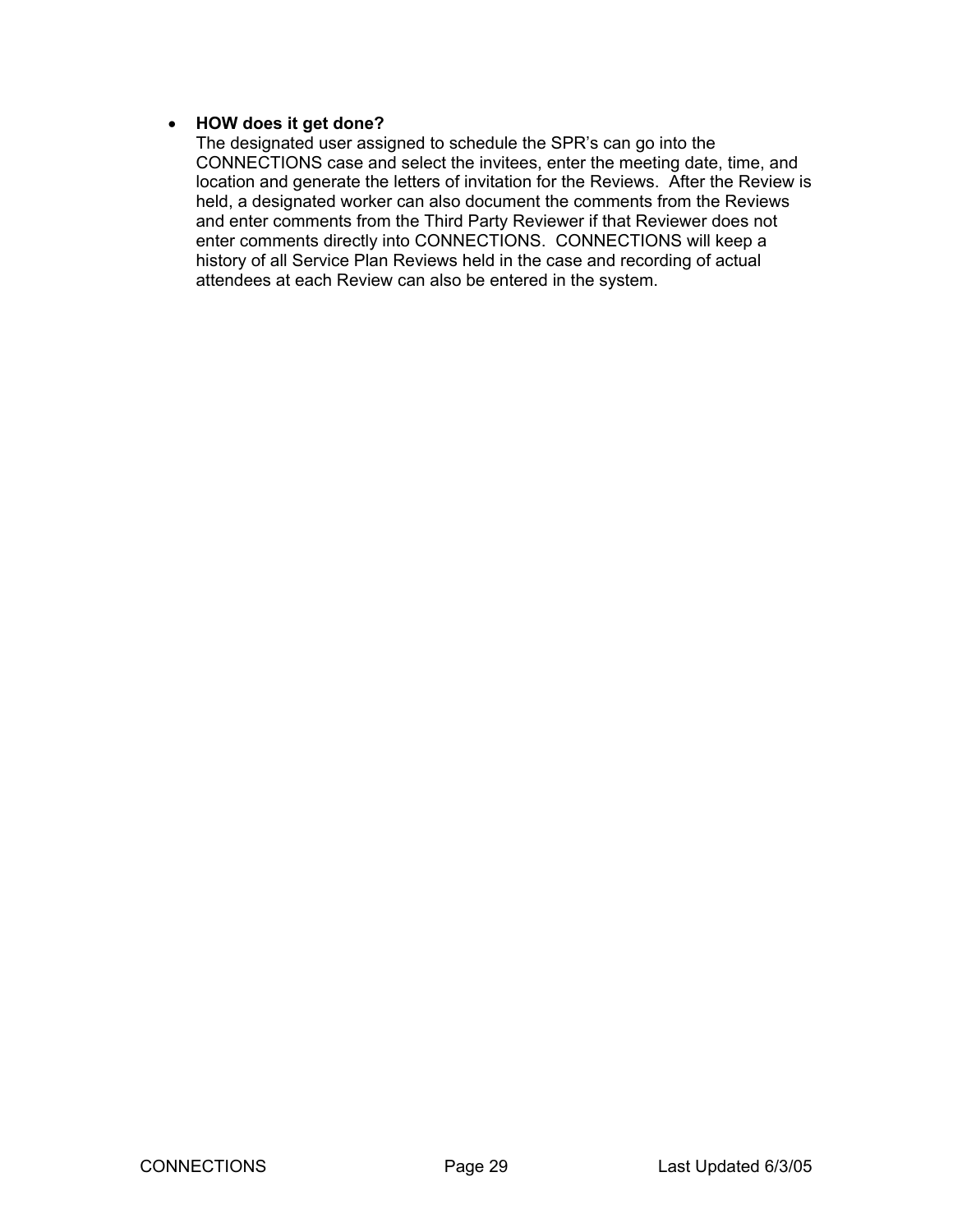

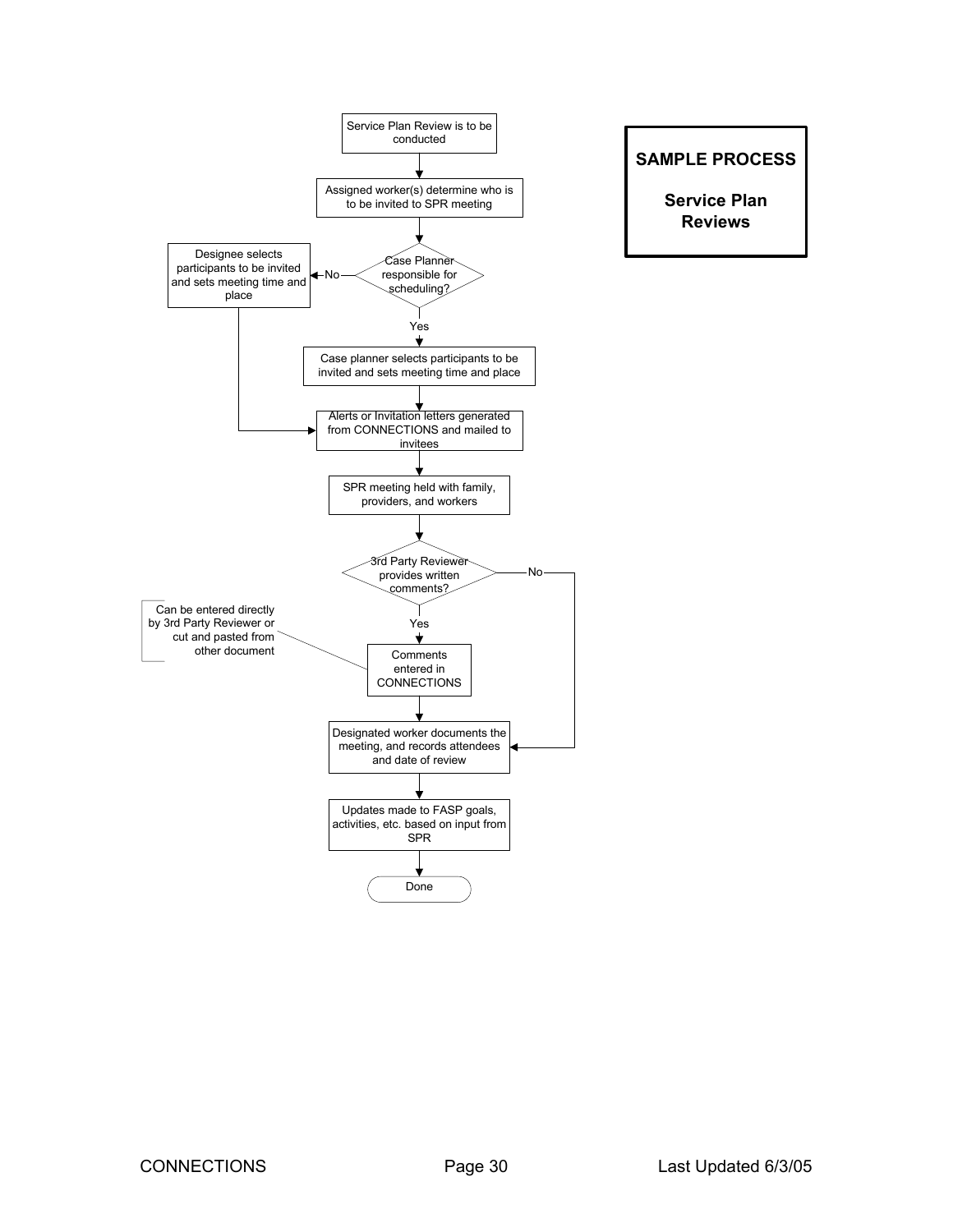# **Documenting Changes that occur in the Case**

#### <span id="page-30-0"></span>**Questions and Considerations**

#### • **WHAT process is to be done?**

A Plan Amendment will be used to record status changes that occur between Family Assessment and Service Plans (FASP). These will be completed in CONNECTIONS by adding a Plan Amendment that is linked to an approved FASP. If changes occur while a FASP is being completed or in close proximity to when one is due, the changes are to be documented within the FASP.

#### • **WHEN should it be done?**

Plan Amendments should be completed for required status changes following the current rules with two exceptions: 1). If a FASP is in progress or due to be launched (started), then a Plan Amendment cannot be done and these changes are to be documented in the FASP; 2). If the status change is "Case Open for Protective Services", the change must be recorded within 7 days. (All other status changes should be recorded within 30 days of the status change, unless it is being documented within the in-process FASP.

#### • **WHO completes it?**

The Case Planner or Case workers in the case can complete a Plan Amendment. Multiple workers can work within a single Plan Amendment. The Plan Amendment is submitted to the Case Manager for approval.

Consideration should be given regarding which worker is expected to complete a Plan Amendment. Coordination by the case planner is important to make sure all status changes are recorded in the system.

# • **HOW does it get done?**

In CONNECTIONS, an assigned worker selects an approved FASP from the list on the FASP tree. That worker launches a Plan Amendment. A selection of the type of status change is made. Then the worker or workers complete the necessary components as presented under the Plan Amendment on the FASP tree.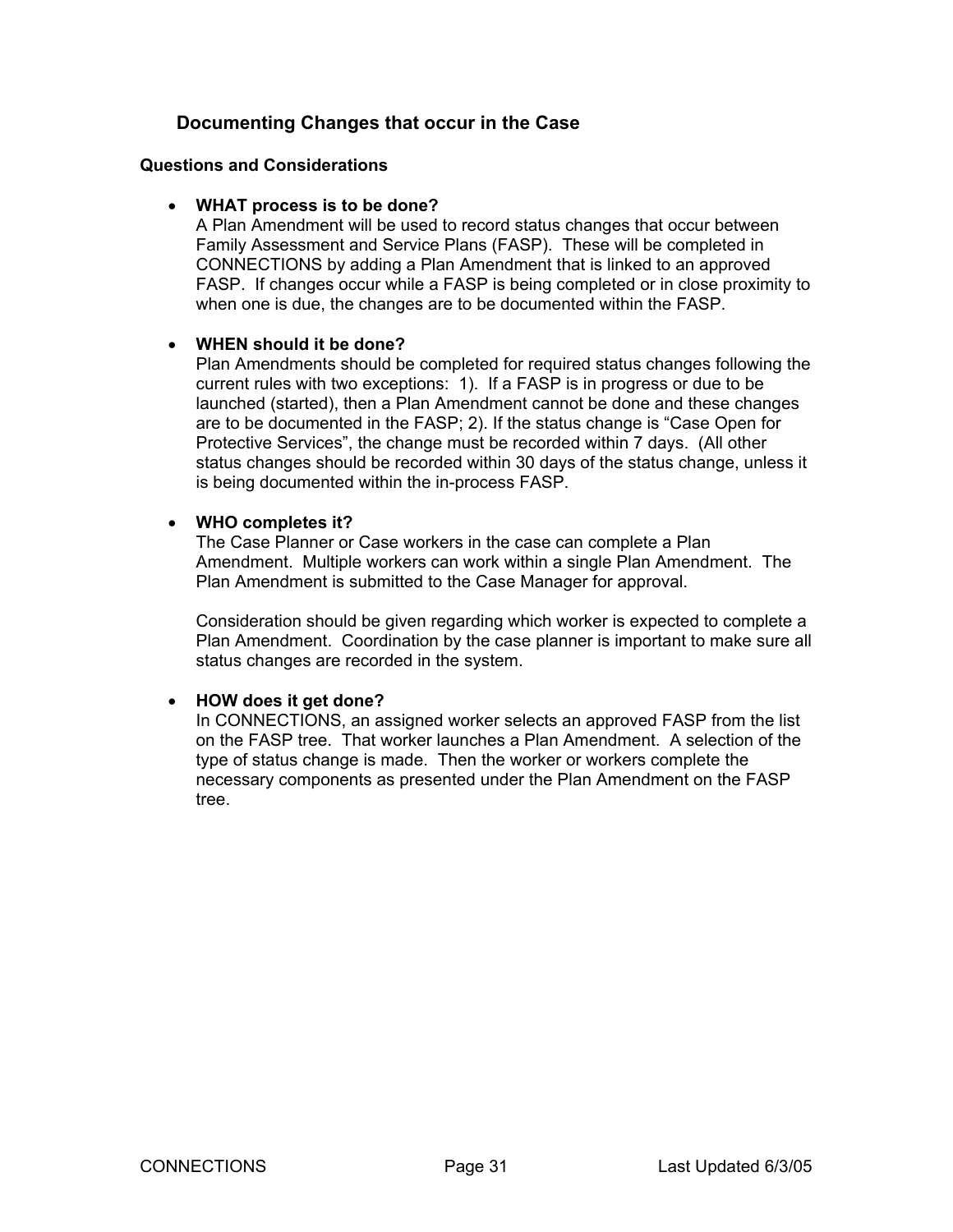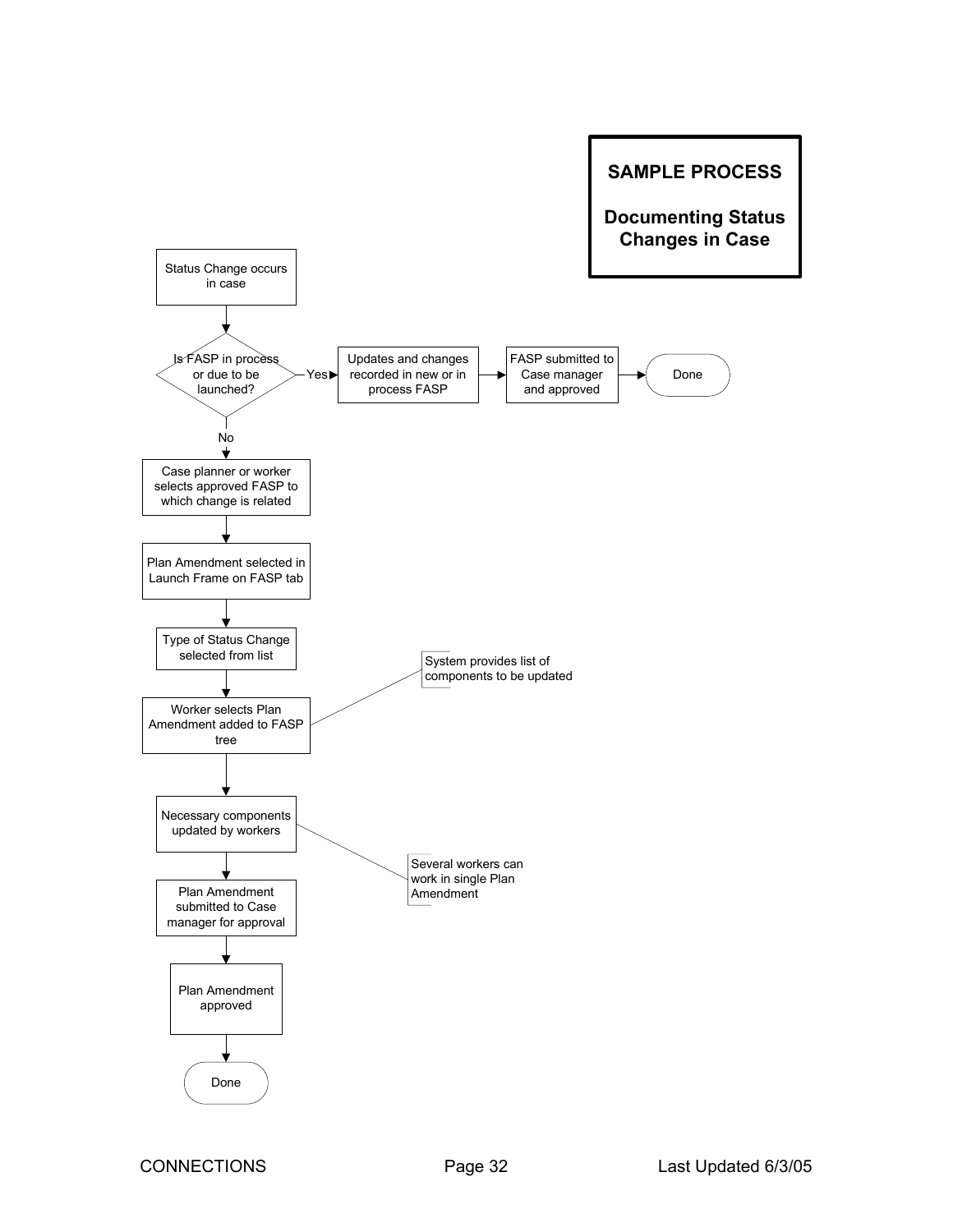# **APPENDIX A**

<span id="page-32-0"></span>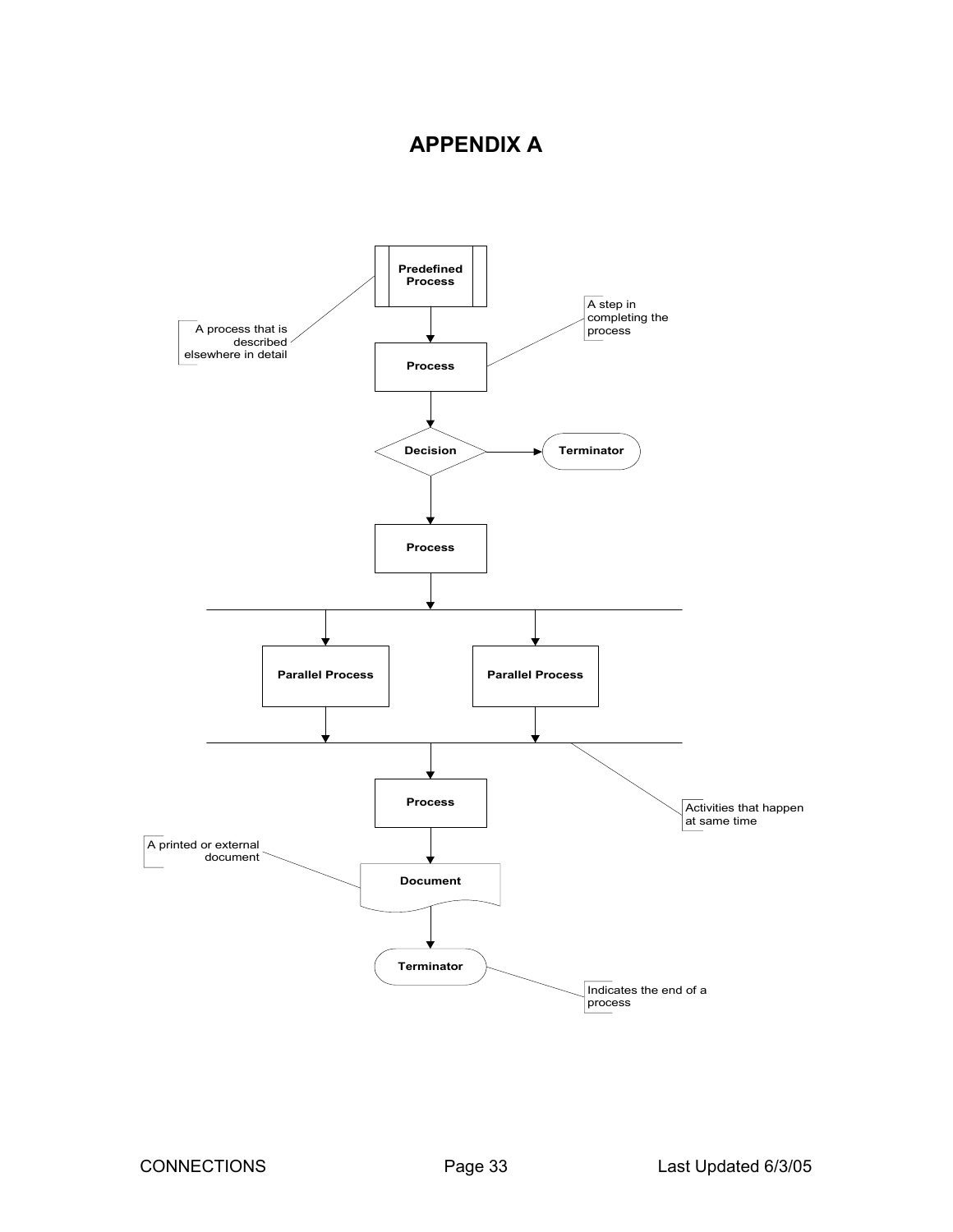#### Appendix B: Implementation Tools for Build 18 As of 8/20/04

- 1. Impact Analyses:
	- a. Documenting Intake-final
	- b. Documenting Information and Referral Inquiries-final
	- c. Electronic Case Record-final
	- d. Family Assessment and Service Plan (FASP) Part I-final
	- e. Family Assessment and Service Plan (FASP) Part II-final
	- f. Family Assessment and Service Plan (FASP) Part III-final
	- g. Plan Amendment-final
	- h. Service Plan Review-final
	- i. Progress Notes-final
	- j. Non-LDSS Custody Cases-final
	- k. Interface between CONNECTIONS and WMS-final
	- l. Child Case Record-final
	- m. Handling Cases During Phased Implementation-final
	- n. Non-Child Welfare Services Case Types-final, not yet distributed
	- o. Advocates Preventive (NYC only)-final, distributed to NYC; not on website
	- p. DRS children (under development).
- 2. UCR vs. CONNECTIONS FASP
- 3. FASP Rules
- 4. Frequently Asked Questions
- 5. CONNECTIONS Build 18 prototype
- 6. CONNECTIONS Screen Shots: all or with explanation (CDHS presentation)—
- 7. Advantages of Data Clean-up
- 8. Generic Data Clean-up Plan
- 9. Multiple Person Report-Instructions
- 10. Milestone Chart (history of a site)
- 11. Self-Assessment
- 12. BPR Manual
- 13. District/Agency profile
- 14. Issues Briefs:
	- a. WMS Case Number required
	- b. Local Options
- 15. Implementation Coordinator Guide